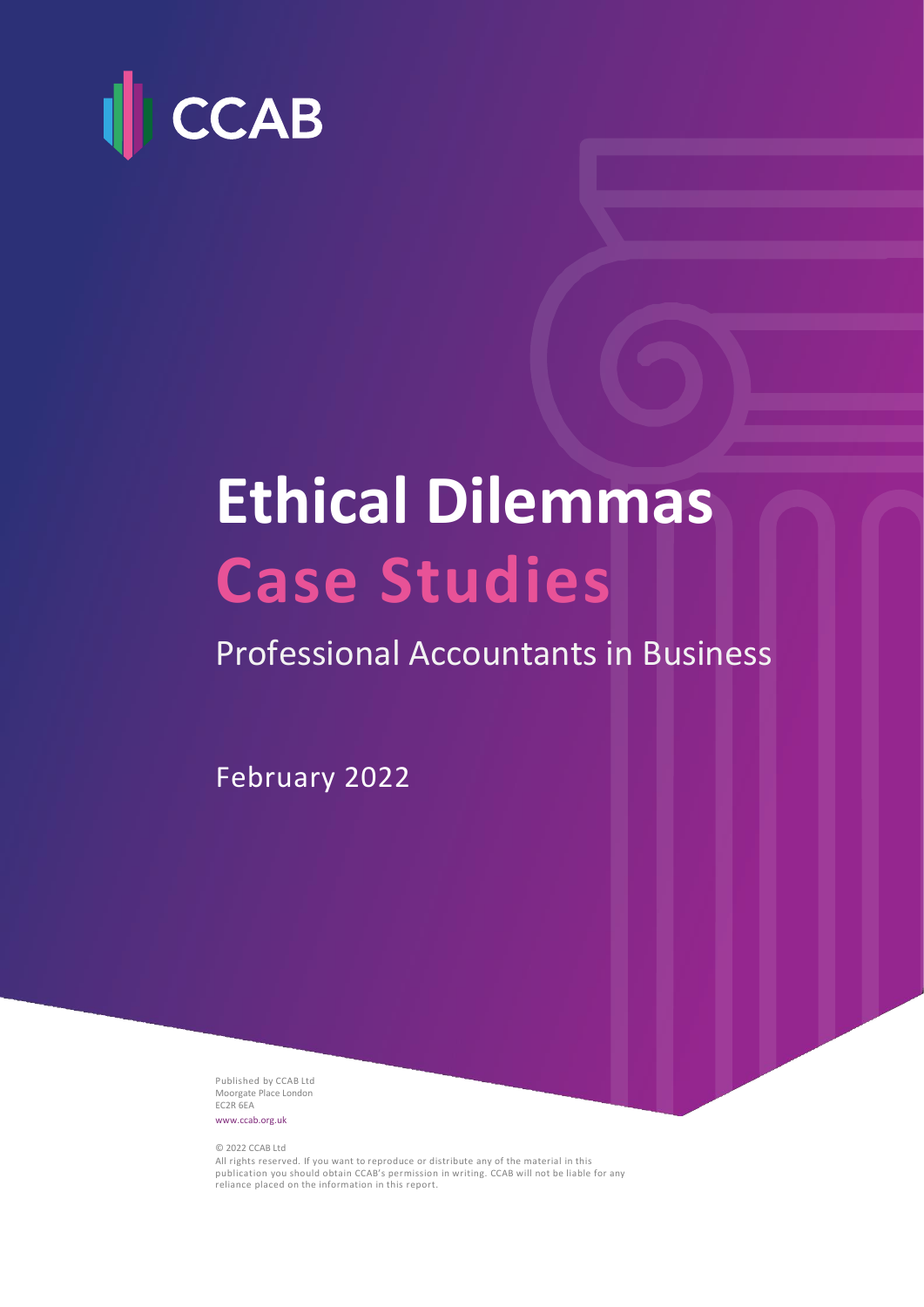

#### **Contents**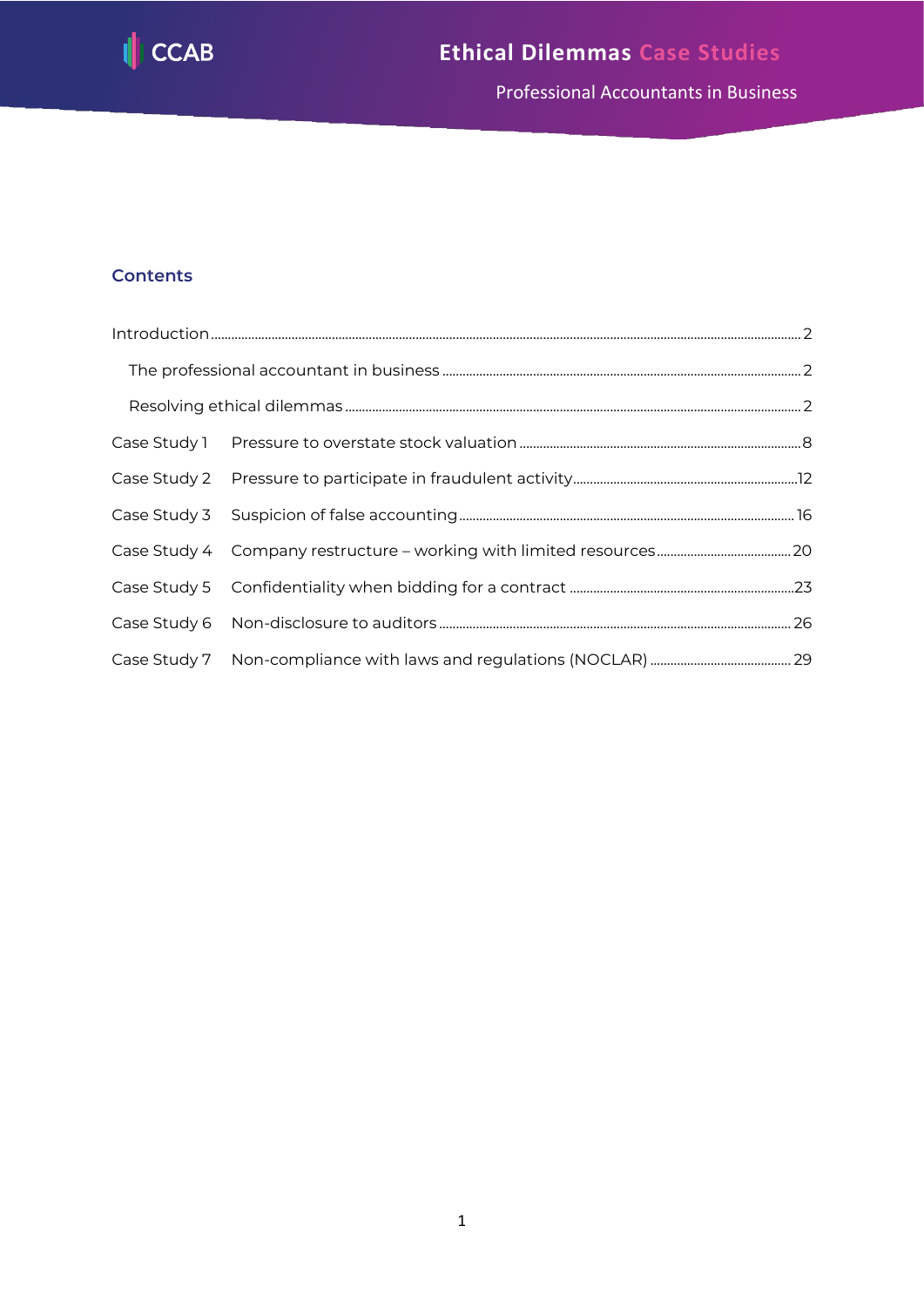

## <span id="page-2-0"></span>**Introduction**

The following case studies were developed by the UK and Ireland's [Consultative Committee](http://www.ccab.org.uk/)  [of Accountancy Bodies](http://www.ccab.org.uk/) (CCAB). They illustrate how the codes of ethics of the CCAB bodies can be applied by professional accountants working for commercial organisations in business. These scenarios are not intended to cover every possible circumstance, but instead outline key principles and processes that could be considered when attempting to identify, evaluate and address ethical threats in line with the professional body's code of ethics ('the Code').

The CCAB welcomes comments on these case studies. Please email [admin@ccab.org.uk.](mailto:admin@ccab.org.uk)

#### <span id="page-2-1"></span>**The professional accountant in business**

All members (and registered students) of CCAB bodies have a responsibility to behave professionally and ethically at all times. In addition, as a professional accountant within business, you will have a particularly important role to play in creating, promoting and maintaining an ethical culture. You may be approached by employees wishing to report unethical behaviour and, as a professional accountant within the organisation, you will have an important impact on its ethical tone.

A professional accountant in business has a responsibility to further the legitimate aims of their employing organisation. The codes of ethics of the CCAB bodies do not seek to hinder a professional accountant in business from properly fulfilling that responsibility, but address circumstances in which compliance with the fundamental principles may be compromised.

In cases of non-compliance with laws and regulation there is a greater expectation that senior professional accountants will take whatever action is appropriate in the public interest to respond to non-compliance or suspected non-compliance, than other professional accountants' roles.

#### <span id="page-2-2"></span>**Resolving ethical dilemmas**

These case studies are compatible with the codes of ethics of the CCAB member bodies, which are derived from [The International Code of Ethics for Professional Accountants](https://www.ethicsboard.org/international-code-ethics-professional-accountants)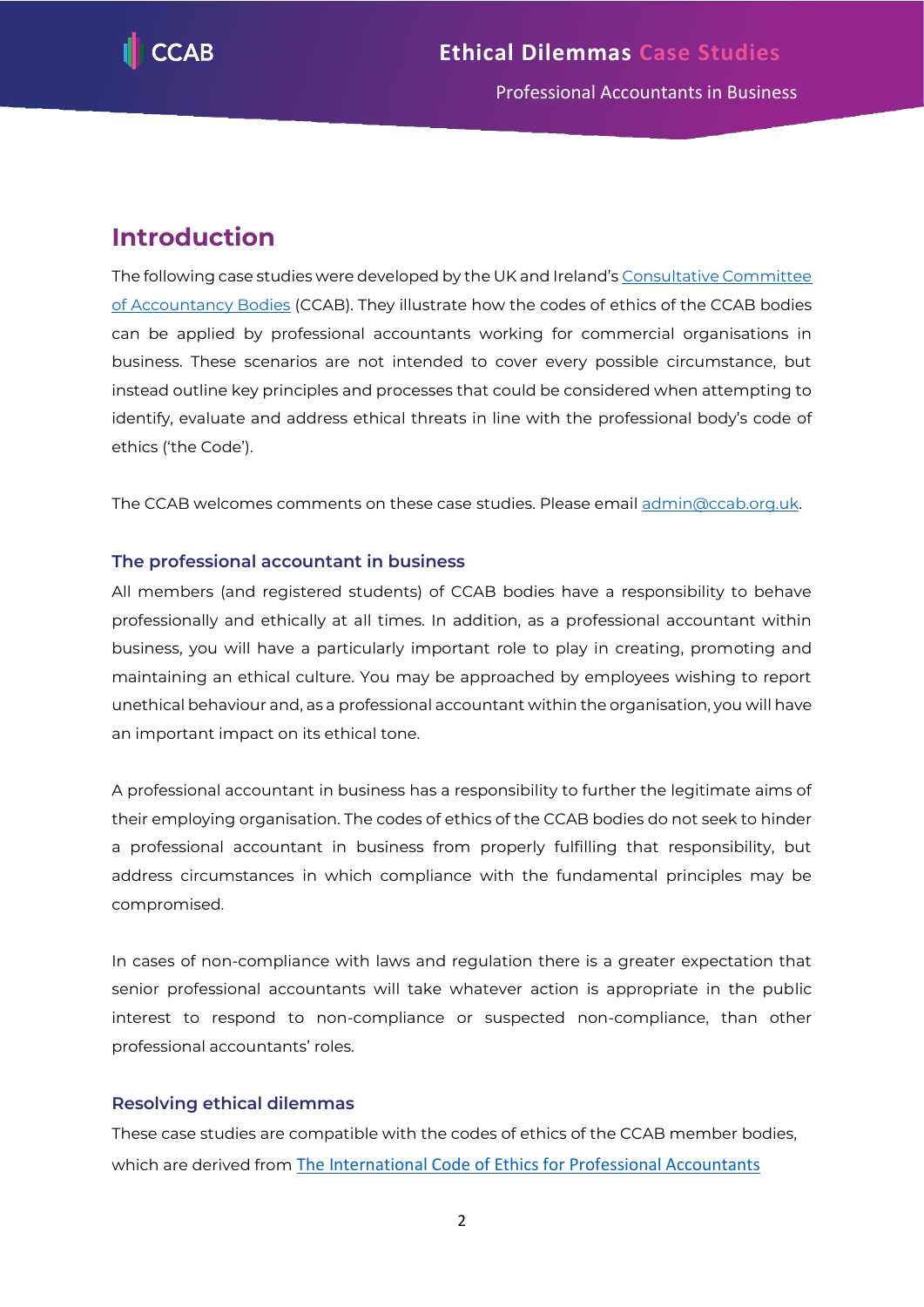

#### [\(including International Independence Standards\)](https://www.ethicsboard.org/international-code-ethics-professional-accountants) issued by the [International Ethics](https://www.ethicsboard.org/)

[Standards Board for Accountants](https://www.ethicsboard.org/) (IESBA). Any reference to 'the Code' below is a reference to your professional body's Code of Ethics.

#### *Conceptual framework and five fundamental principles*

The case studies illustrate the application of the 'conceptual framework' approach to resolving ethical dilemmas. This approach focuses on identifying, evaluating and addressing threats to compliance with the fundamental principles of:

- **Integrity** to be straightforward and honest in all professional and business relationships.
- **Objectivity** not to compromise professional or business judgements because of bias, conflict of interest or undue influence of others.
- **Professional competence and due care** to: (i) Attain and maintain professional knowledge and skill at the level required to ensure that a client or employing organisation receives competent professional service, based on current technical and professional standards and relevant legislation; and (ii) Act diligently and in accordance with applicable technical and professional standards.
- **Confidentiality** to respect the confidentiality of information acquired as a result of professional and business relationships.
- **Professional behaviour** to comply with relevant laws and regulations and avoid any conduct that the professional accountant knows or should know might discredit the profession.

#### *Threats to compliance with the five fundamental principles*

In order to do so, it is important to be alert to situations that may threaten these fundamental principles. Identified threats need to be evaluated and addressed, to ensure that they are either eliminated or reduced to an acceptable level.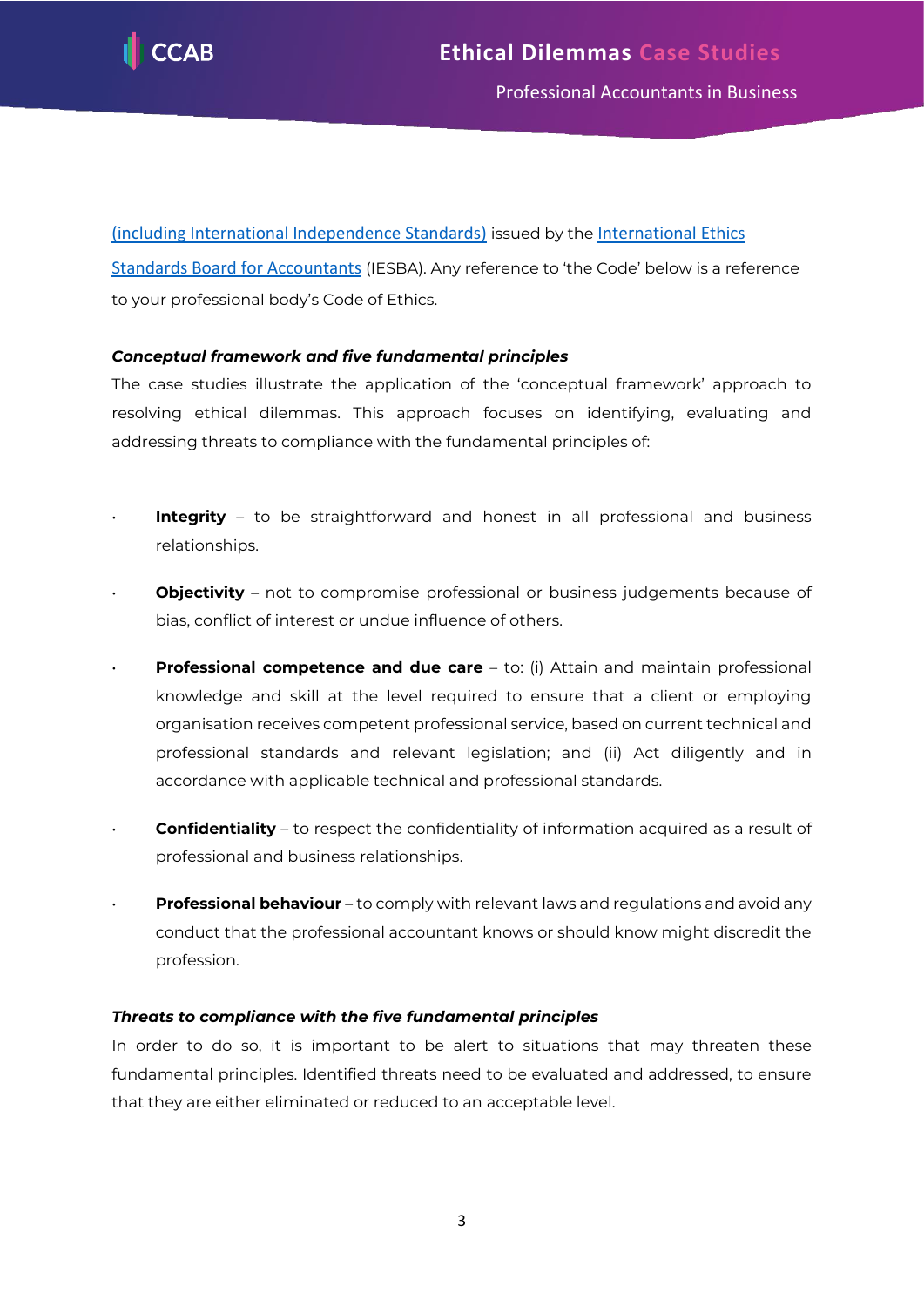

- **Self-interest** the threat that a financial or other interest will inappropriately influence your judgement or behaviour;
- **Self-review** the threat that you will not appropriately evaluate the results of a previous judgement made; or an activity performed by you, or by another individual within your firm or employing organisation, on which you will rely when forming a judgement as part of performing a current activity;
- **Advocacy** the threat that you will promote a client's or employing organisation's position to the point that your objectivity is compromised;
- **Familiarity** the threat that, due to a long or close relationship with a client or employing organisation, you will be too sympathetic to their interests, or too accepting of their work; and
- **Intimidation** the threat that you will be deterred from acting objectively because of actual or perceived pressures, including attempts to exercise undue influence over you.

#### *Reasonable and informed third party test*

When applying the conceptual framework, professional judgement needs to be exercised; there is a need to remain alert for new information and to changes in facts and circumstances; and to apply the 'reasonable and informed third party' test.

The Code states: *"The reasonable and informed third party test is a consideration by the professional accountant about whether the same conclusions would likely be reached by another party. Such consideration is made from the perspective of a reasonable and informed third party, who weighs all the relevant facts and circumstances that the accountant knows, or could reasonably be expected to know, at the time the conclusions are made."*

The reasonable and informed third party doesn't have to be an accountant, but does have to be objective, knowledgeable, experienced and informed, i.e., not an uninformed member of the public, and able to impartially consider the appropriateness of the conclusions.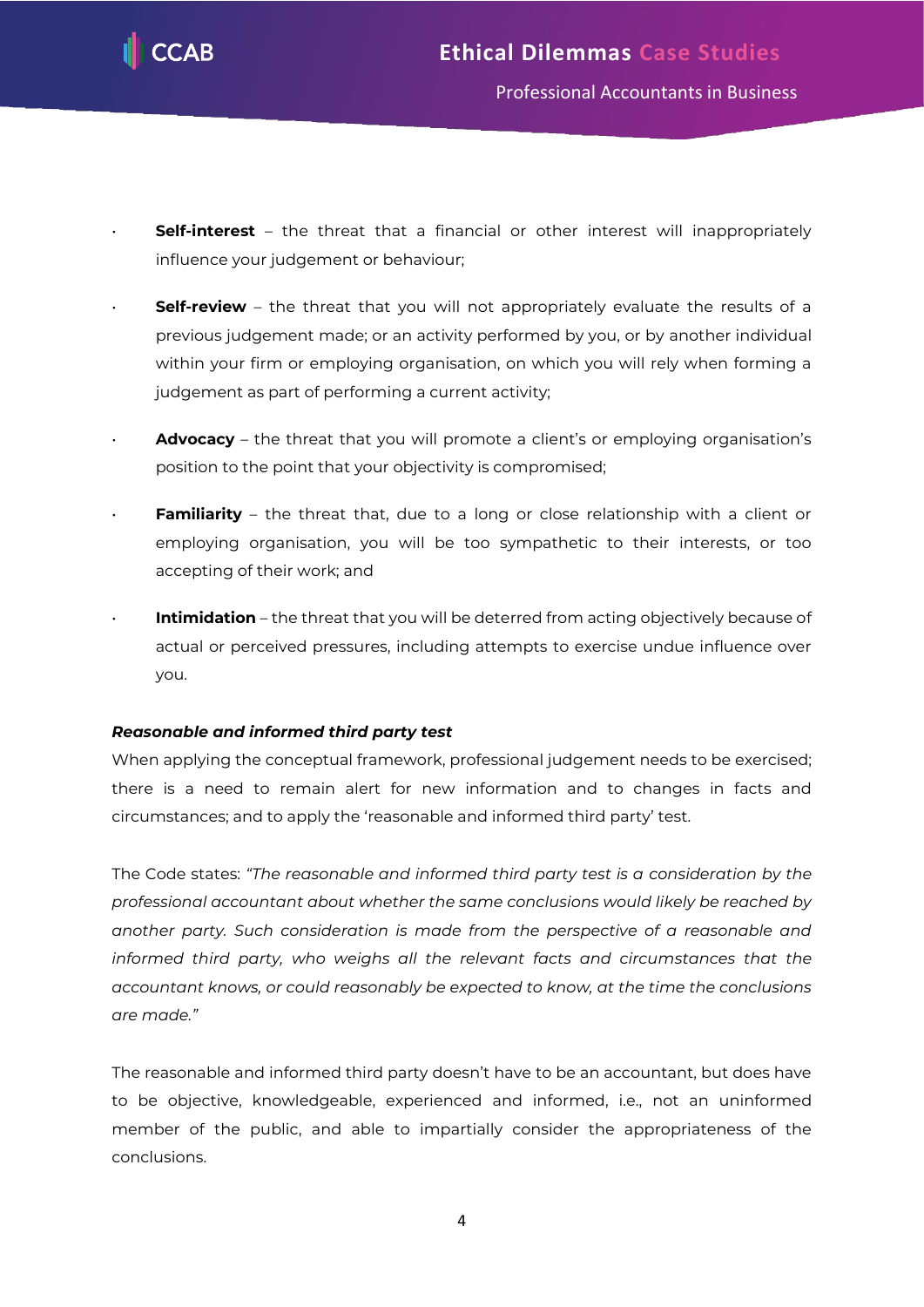

#### *Non-compliance with laws and regulations*

There are also obligations in the Code for professional accountants who encounter actual or suspected 'Non-Compliance with laws and regulations (NOCLAR)' as a professional accountant in business. The laws and regulations which are relevant are those which have a direct impact on material items and disclosures in the financial statements or are fundamental to the organisation's operations. The NOCLAR provisions do not take precedence over local laws and regulations. If there is a conflict between local legislation and the provisions of the Code, you must adhere to local legislation. For example, you should be aware of the disclosures that could amount to 'tipping-off' under UK or Irish Anti-Money Laundering laws and regulations.

#### *An approach to resolving ethical dilemmas*

When resolving an ethical conflict, consider carefully whether other parties could or should be involved in discussions and, if appropriate, how those parties should be approached. You should keep in mind confidentiality obligations.

If you are facing, or think you might be facing, an ethical dilemma, it is useful to be aware of who your trusted advisors are, i.e., people you trust and can approach to discuss the situation in confidence or as a hypothetical scenario. Consider the resources available from your professional body, the organisation, and whether you need to obtain independent legal advice.

You should take care to ensure that any advice obtained is sufficiently well documented, either by way of minutes or your own records. In many situations, the perception of a reasonable and informed third party will be relevant to the resolution of the dilemma, and you might be required to evidence the steps you took to resolve the issue. Documentation of the substance of the issue, the details of any discussions, the decisions made, and the rationale for these decisions is encouraged. Keeping an evidence trail of conversations, emails and documents; a diary of meetings; and noting down a summary immediately afterwards can be helpful.

These case studies do not form part of the CCAB bodies' codes of ethics. You may find it useful to refer to the advisory services and websites of the individual CCAB bodies for further information. The [IFAC website](https://www.ifac.org/) may also be of use.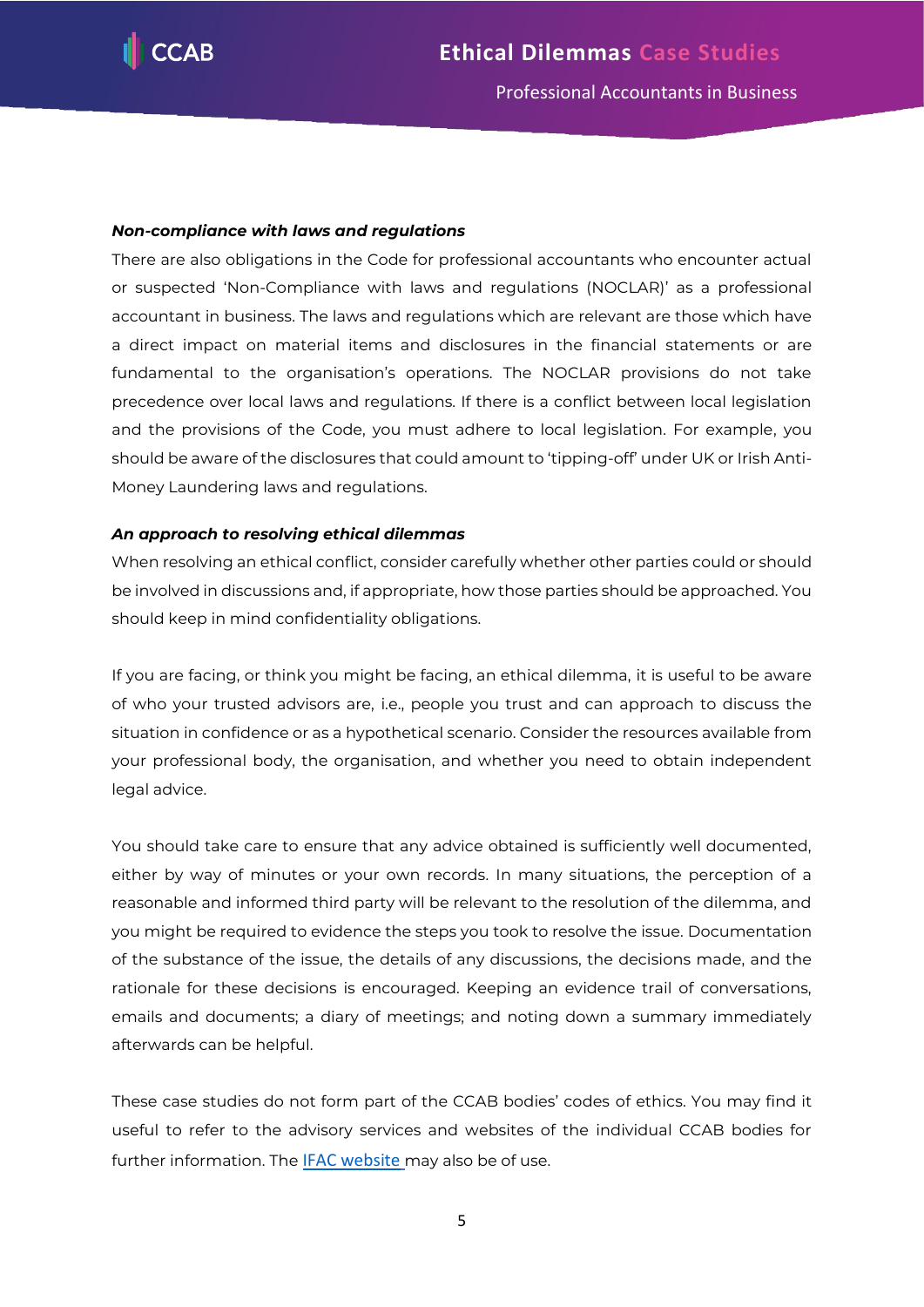

## **Ethical Dilemmas Case Studies**

Professional Accountants in Business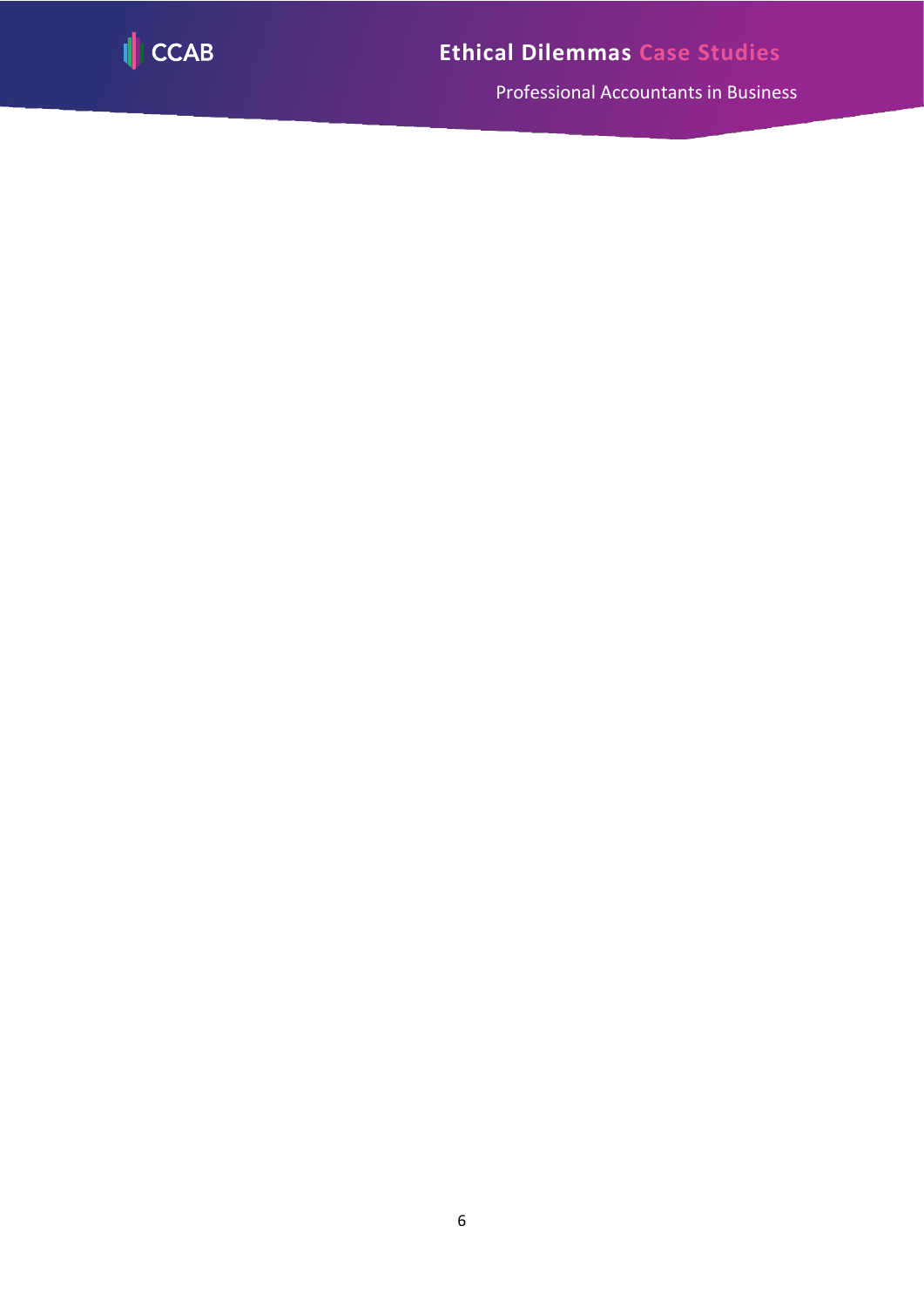

October 2021

Copyright © CCAB 2021

We welcome comments on and enquiries concerning this work. To contact us, please email [admin@ccab.org.uk.](mailto:admin@ccab.org.uk)

#### All rights reserved

Dissemination of the contents of this report is encouraged. Please give full acknowledgement of source when reproducing extracts in other published works. The case studies are not to be used in charged – for publications without prior consent of CCAB. No responsibility for any person acting or refraining to act as a result of any material in this document can be accepted by CCAB.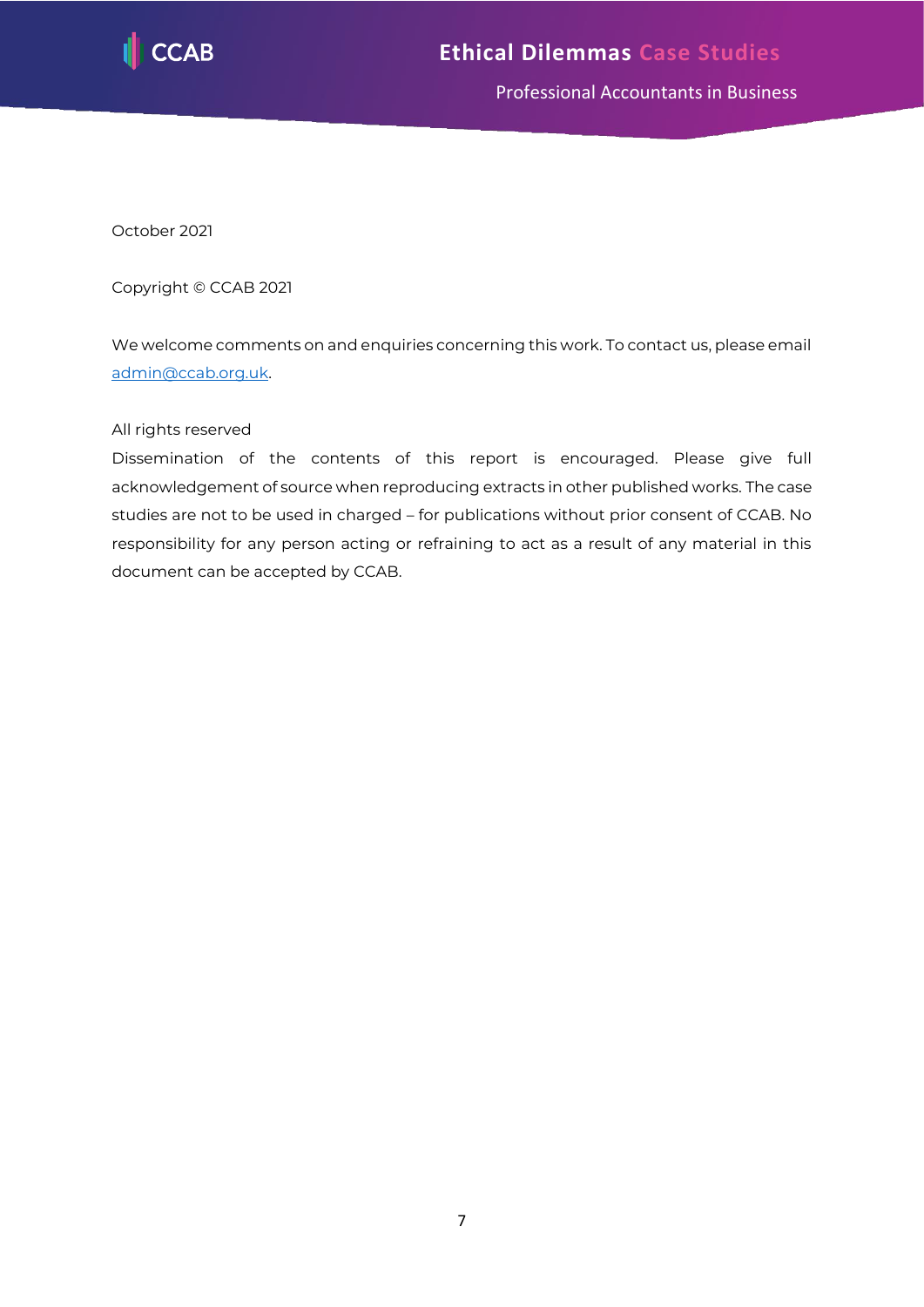

## <span id="page-8-0"></span>**Case Study 1 - Pressure to overstate stock valuation**

#### **Outline of the case**

You have been the finance director of a clothing retailer for ten years. The company's yearend is 31 March, and you are finalising the year end accounts.

You have recently been advised by the warehouse manager of a significant level of slowmoving stock. The stock (or inventory) in question is now more than nine months old and would normally have been written down some months previously.

The shareholders are trying to sell the company, and the managing director (the majority shareholder) has told you that it is not necessary to write down the stock in the year end accounts. You are sure that the managing director wants the financial statements to carry the highest possible stock valuation because they have found a prospective buyer. The managing director has indicated to you that, if the proposed deal is successful, all employees will keep their jobs and you will receive a pay increase.

#### **Questions**

As a professional accountant in business:

- (a) Which fundamental principles feature more prominently for safeguarding?
- (b) What would be your key considerations in your approach to resolving the dilemma presented?
- (c) What course of action would you take to resolve the dilemma?

#### **(a) Key fundamental principles**

**Integrity:** In the light of the information you have, you must ensure that you act honestly, and that you are open and straightforward towards those with whom you come into contact.

**Objectivity:** Can you act without bias, despite the significant threats in the form of selfinterest and possible intimidation?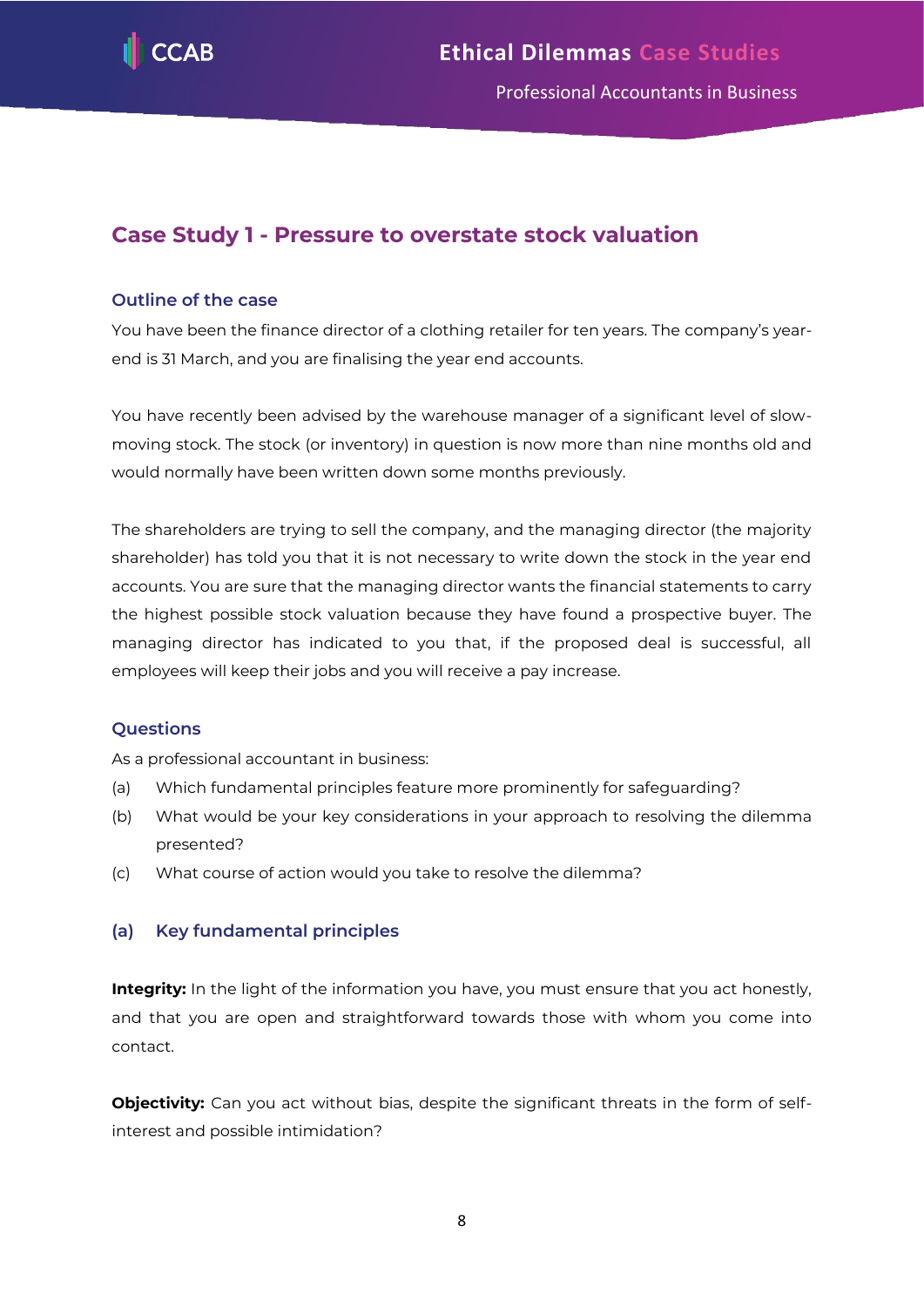

**Professional competence and due care:** You must act diligently. Do you have sufficient information to be able to determine the appropriate value of the stock to be included in the accounts? Can you reference and correctly apply the relevant accounting standard and legislation relating to the valuation of stock?

**Professional behaviour:** You are required to account for the stock in accordance with relevant accounting standards. Would any of the actions you are considering discredit the profession in the opinion of a reasonable and informed third party?

#### **(b) Considerations**

#### *Identify relevant facts:*

Stock represents a large (if not the largest) portion of assets of manufacturing firms and, as such, makes up an important part of the balance sheet items.

You are receiving conflicting information from the warehouse manager and the managing director. You are uncomfortable because the managing director is putting you under pressure to account for stock at a higher value than that with which you feel is appropriate. This, in your opinion, would result in misrepresenting information about the company in the financial statements, which is contrary to the fundamental principle of integrity.

A self-interest threat to your objectivity arises from the financial benefit that you are likely to receive if the company is sold under the proposed deal. Because of the pressure exerted by the managing director you feel intimidated by the threat that you may lose out on a pay rise or even job security. You are concerned you will be deterred from acting objectively because of the managing director exercising undue influence over you.

Also, due to the close relationship with the employing organisation, you feel sympathetic to their interests as they appear to be suggesting that the future employment of the other employees depends upon the proposed deal being successful and, therefore, upon the results shown by the financial statements.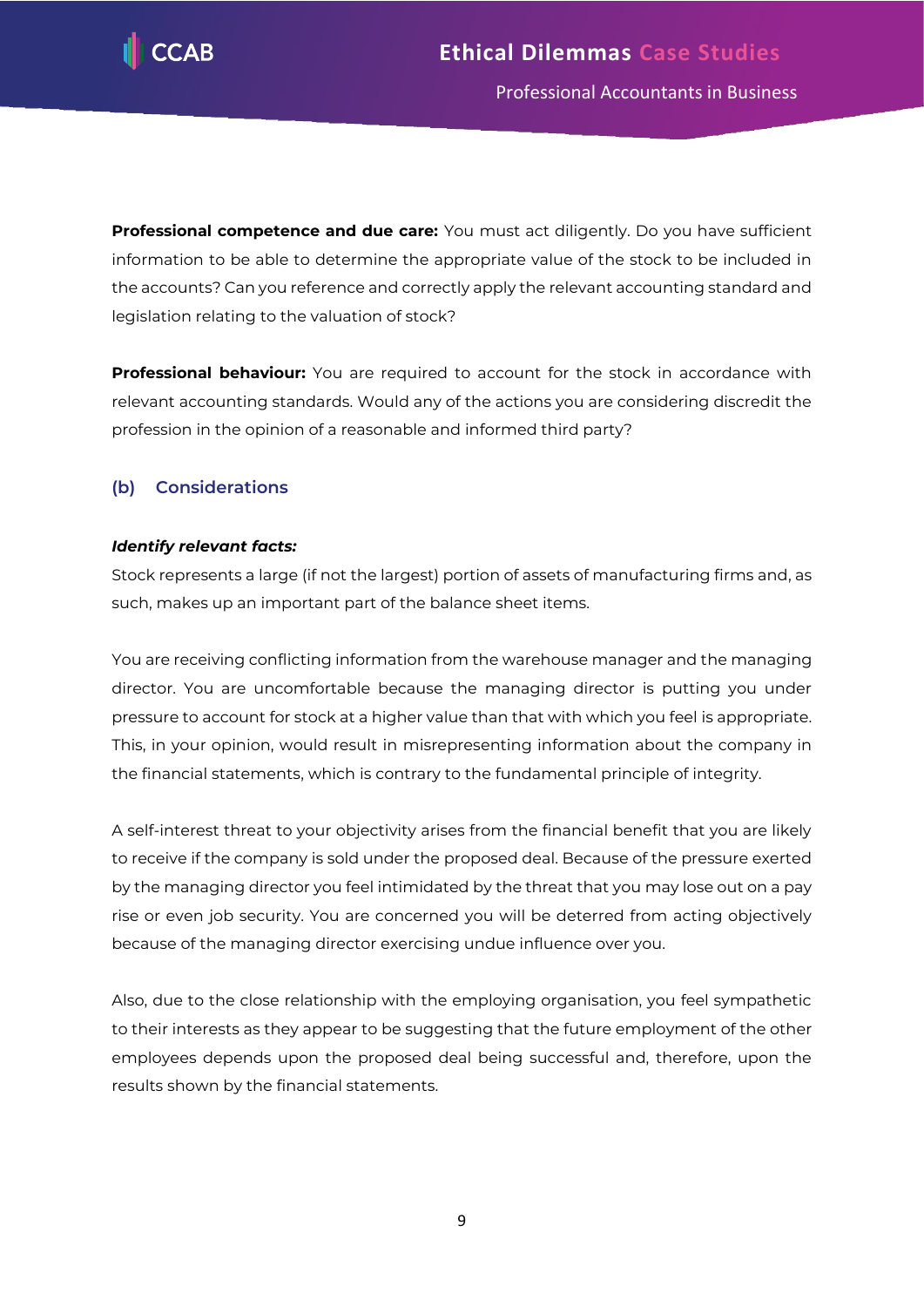

#### *Identify affected parties:*

Key affected parties are you, the managing director (and the other shareholders) and the potential purchaser of the company. The employees of the company may also be affected, as it has been implied that their jobs are at risk if the proposed deal is unsuccessful. Other users of the financial statements, including creditors and other potential investors, may also be misled if the financial information is misrepresented.

#### *Who should be involved in the resolution:*

You should involve the warehouse manager, the managing director and, if necessary, those charged with governance, such as your fellow board members. It may also be necessary to involve the external auditors on the basis that the valuation of stock will involve a significant accounting estimate and judgement.

#### **(c) Possible course of action**

You cannot simply do what has been asked of you, because the principle of integrity requires a professional accountant not to be associated with information that they believe to be false or misleading. Relying on the potential buyer's due diligence to identify the overvaluation is not appropriate. You are responsible for the honest presentation of the accounts, and you should not transfer that responsibility to either the buyer or the external auditors, although it may be appropriate to discuss with the latter.

The first step is to ensure that you have sufficient information. This would include establishing the basis of valuation of the company's stock, investigating the system for counting and evaluating stock, and discussing with the warehouse manager the reason why the stock is slow-moving. You may also need to discuss the realisable value with someone else, such as the sales director.

Once you are sure of the facts, you should discuss the matter with the managing director. If, in your opinion, the managing director continues to insist on an inflated stock valuation being incorporated into the financial statements, you should consider how best to raise the issue with those charged with governance. Initially, you could suggest that both you and the managing director raise the matter with the other board members. If you feel it is appropriate to discuss the matter with anyone else within the company, you must bear in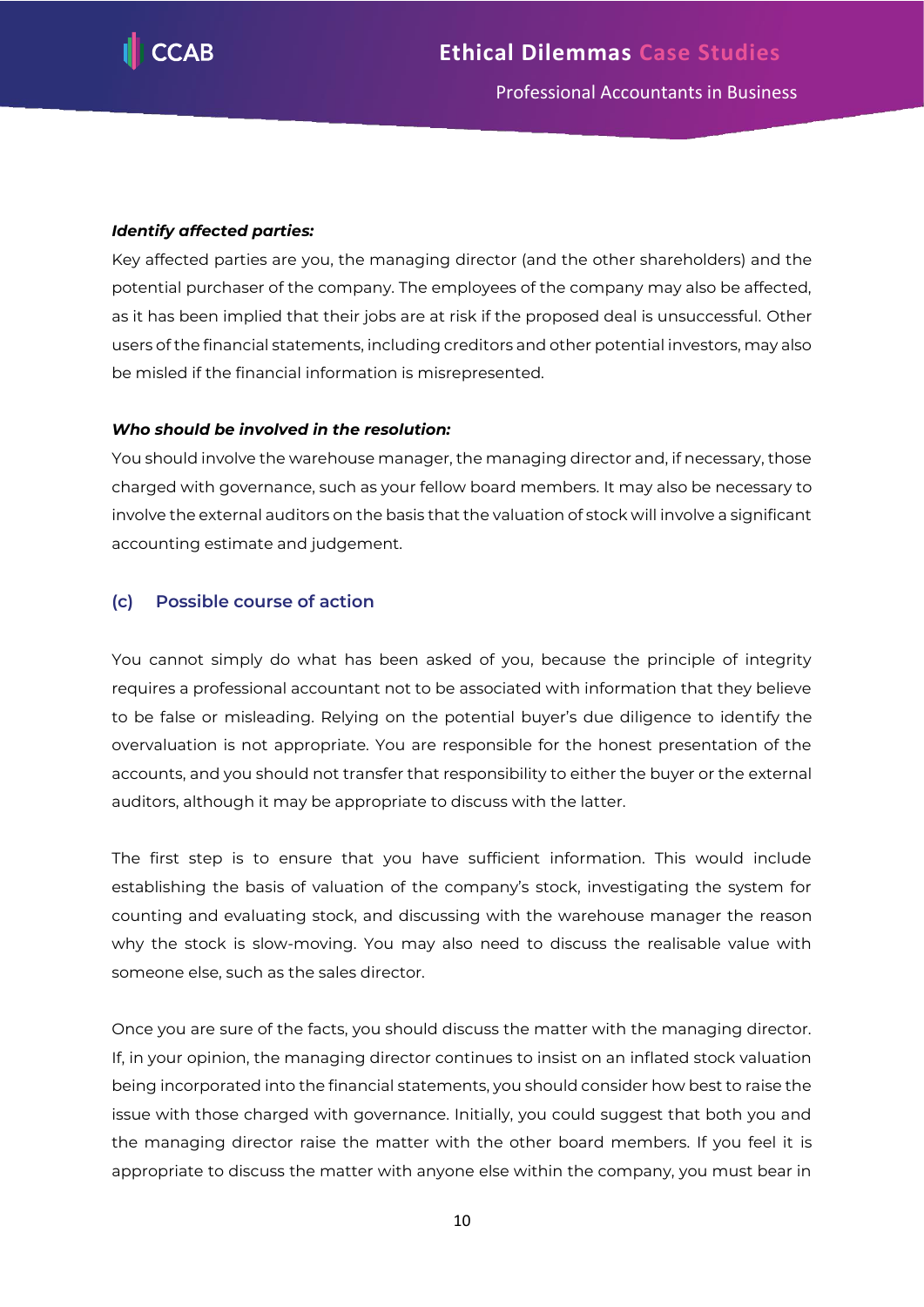

mind the need for appropriate confidentiality and be clear about your reasons for raising the matter. You should refer to the organisations speaking up or whistleblowing policies and procedures, if in place.

Discussions with the managing director may be made easier by reference to the company's own code of ethics or conduct, if it has one. If it does not, you should make the managing director aware of the ethical requirements of your professional body. You could suggest that the company engages an independent expert to value the stock.

At each stage, you should consider the need to follow up meetings with email or other written correspondence to record your points of view. This would be particularly appropriate if you are of the opinion that the managing director or the board has not been sympathetic or effectively listening to your concerns.

You might have to consider raising the issue externally, for example alerting the auditors to the existence of the slow-moving stock. You should consider discussing with a trusted advisor, e.g., a colleague or your professional body. If the situation remains unresolved, you may have to remove yourself from the conflict. The clearest way to disassociate yourself from misleading financial accounts would be to resign. However, this would only be an option to be exercised, as a last resort, in the most extreme circumstances. Resignation alone would not help to resolve the situation and is not a substitute for taking required actions. It would be advisable to take legal advice before considering resignation.

You should document, in detail, the steps that you take in resolving your dilemma, in case your ethical judgement is challenged in the future.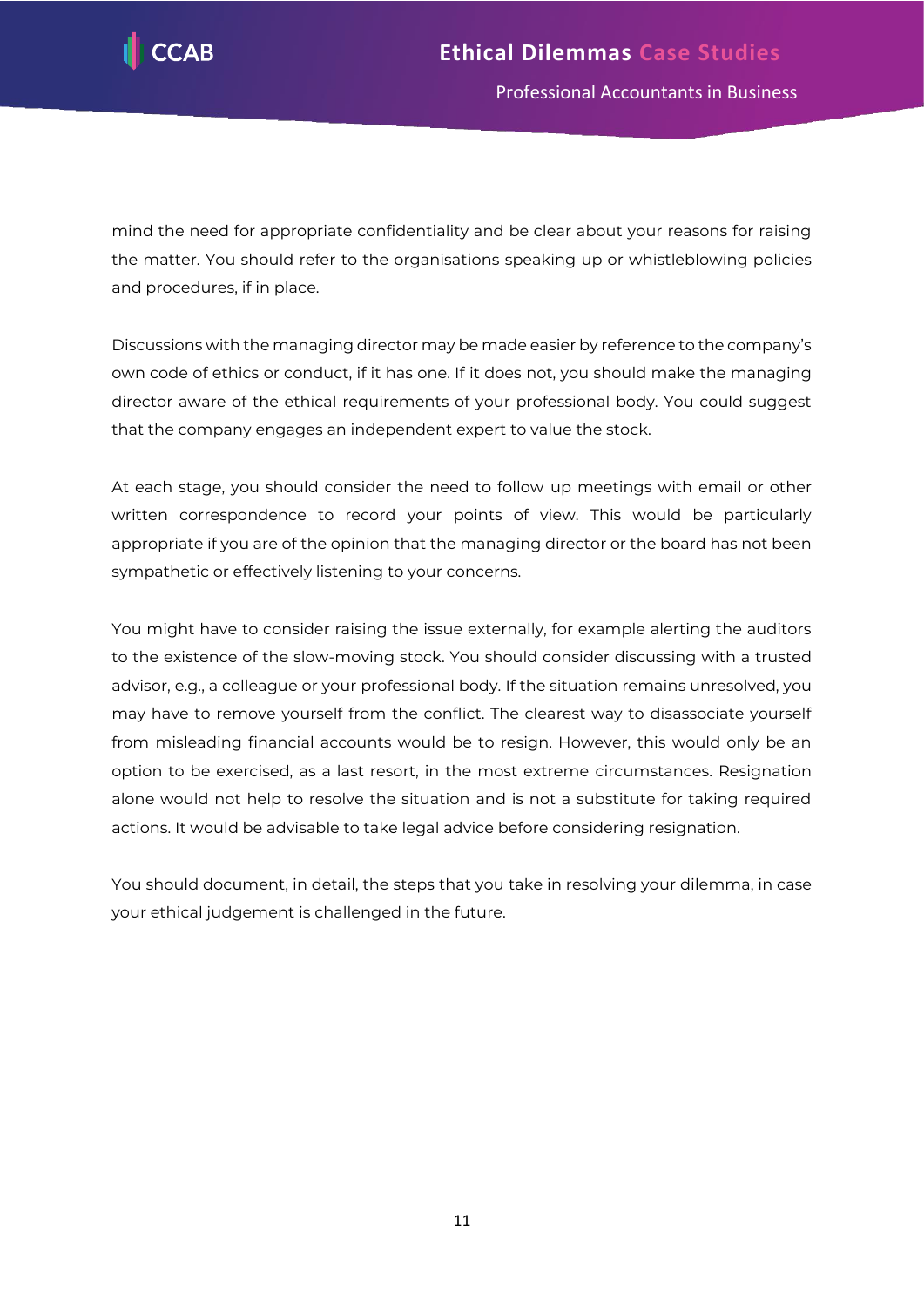

## <span id="page-12-0"></span>**Case Study 2 - Pressure to participate in fraudulent activity**

#### **Outline of the case**

You and your partner have recently moved to a remote coastal town in order to further your partner's career. You have found employment as a financial accountant to a local private company. The company's operations are all related to tourism, and it has, as its principal asset, a large Victorian hotel.

The company is owned by the two directors – a married couple – who are actively engaged in the day-to-day running of the business. You get on well with the directors and staff, and the directors of the company are clearly popular and well respected in the local community. You are still within your probationary period of employment.

The company had faced some serious cash flow difficulties shortly before you took up your post. However, a re-mortgaging arrangement has, apparently, eased the financial pressure.

The managing director comes to you with a company cheque for  $E/E4,000$ , which he has already signed. He asks for your countersignature, explaining that it is the deposit for the design work and furnishings for some of the hotel bedrooms. There is a formal invoice from a design studio, but you are surprised as you were not aware that any such outlays had been planned.

Nevertheless, given the explanation and the supporting invoice, you countersign the cheque.

Out of curiosity, you decide to conduct some research into the design studio. This indicates that it is a company that had, in the past, a high level of indebtedness. You note that the company secretary appears to be a close family relative of the directors for whom you work.

Two days later, the managing director comes to you with another cheque, this time for  $E/E25,000$ , again needing only your countersignature. There is a supporting invoice from the same design studio. You are hesitant, and the managing director explains that he is only asking you to counter-sign the cheque because his partner is not in the office. He says that it is important to submit the cheque promptly so that it may be banked before 30 April.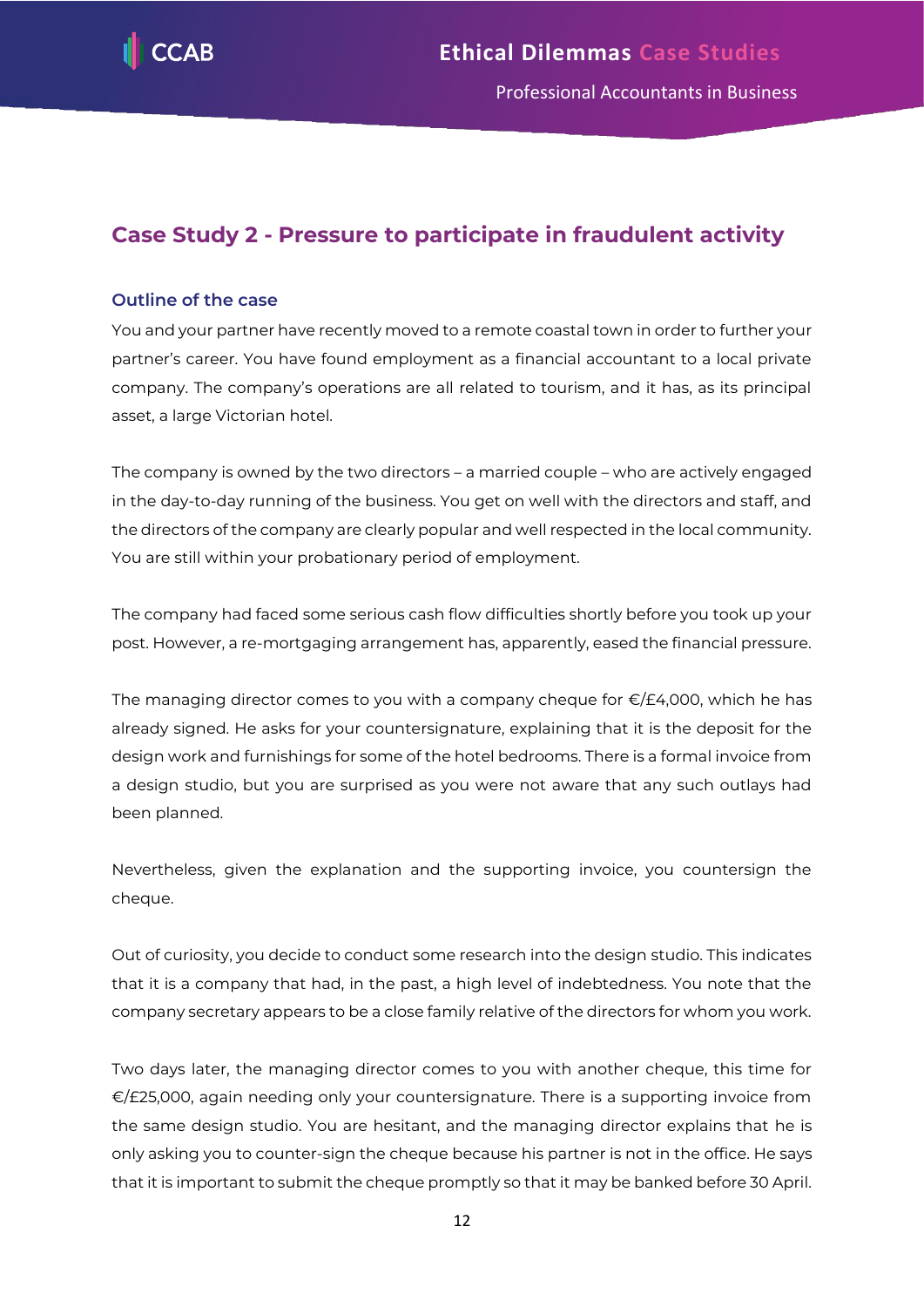

You ask why there is such urgency, particularly as there is no evidence of any design work having started. The managing director laughs and replies that the money should be back in the hotel bank account by the middle of summer. He explains that the cheques are needed urgently to settle outstanding directors' loan accounts at the design studio, as its year end is approaching. Once the year end has passed, the money should be returned to the hotel company and a supporting credit note received.

#### **Questions**

As a professional accountant in business:

- (a) Which fundamental principles feature more prominently for safeguarding?
- (b) What would be your key considerations in your approach to resolving the dilemma presented?
- (c) What course of action would you take to resolve the dilemma?

#### **(a) Key fundamental principles**

**Integrity:** How can you act honestly with regard to the operations and accounting function of your employer? You must encourage fair dealing and truthfulness.

**Objectivity:** Could your objectivity be threatened by your loyalty to the directors of the company, who are also your employers? You are under significant pressure to accept an arrangement that involves blatant dishonesty.

**Professional competence and due care:** It may be complicated to resolve this dilemma, and so you should consider whether or not you have the necessary expertise. You may need to take advice.

#### **(b) Considerations**

#### *Identify relevant facts:*

You are being asked to take part in a transaction that you know is dishonest. You believe that if you refuse to comply but do nothing more, the transaction will take place, nevertheless.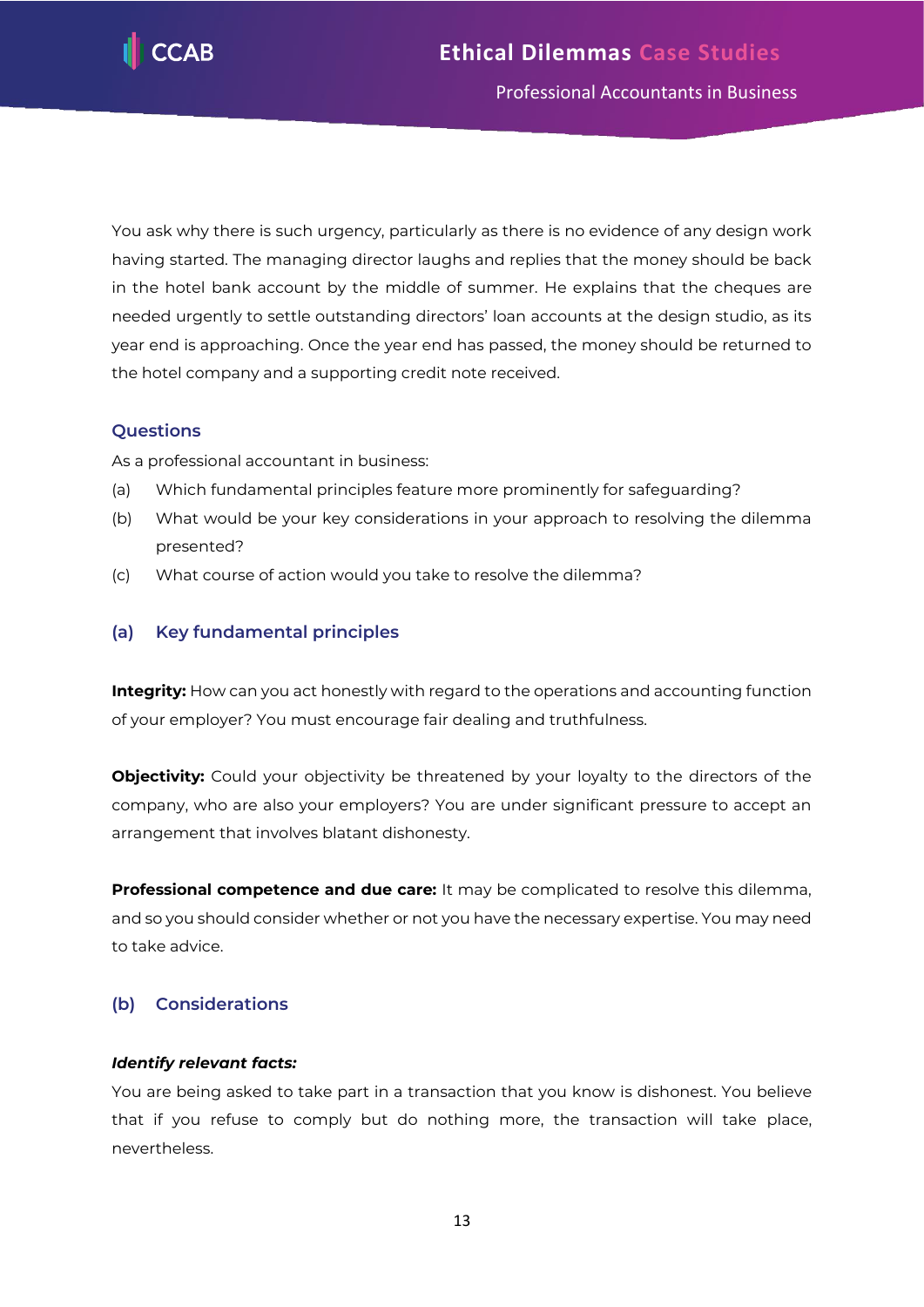

Consider relevant accounting standards, relevant laws and regulations (including taxation requirements), as well as the ethical requirements of your professional body.

#### *Identify affected parties:*

Key affected parties are you, the directors of the tourism company, the directors of the design company, and users of the design company's accounts, including the tax authority. Your partner may also be affected by the course of action that you take.

#### *Who should be involved in the resolution:*

As well as involving the directors, you may be required to involve others outside the tourism company. If so, you should consider the objective and timing of their involvement. If you wish to discuss possible solutions with the accountant or directors of the design company, you must safeguard the principle of confidentiality.

#### **(c) Possible course of action**

It may require a degree of fortitude and determination, but you must refuse to countersign the second cheque. You should encourage the directors to explore legal ways to assist the design company that are both ethical and do not risk the reputation of their company. Making a loan to the design company may be possible, but you should ensure that you have sufficient knowledge concerning the tax, and other, consequences of any movements on the directors' loan accounts in the design company.

Before discussing any possible solutions with the directors of the design company or their accountant, you should ensure that you have the written authority of all parties to discuss their financial affairs. You should ensure that you are in possession of all relevant facts before you provide advice to your employer. While you are not advising the directors of the design company you may wish to recommend that they seek independent advice.

If you feel unable to influence the situation, then you may conclude that the fraudulent transaction is likely to take place. You must disassociate yourself from the final accounts if you know them to be misleading. Whether or not this results in your resignation, you may wish to consult with a trusted advisor, e.g., a colleague or your professional body. You may also wish to take independent legal or expert advice, regarding any responsibility you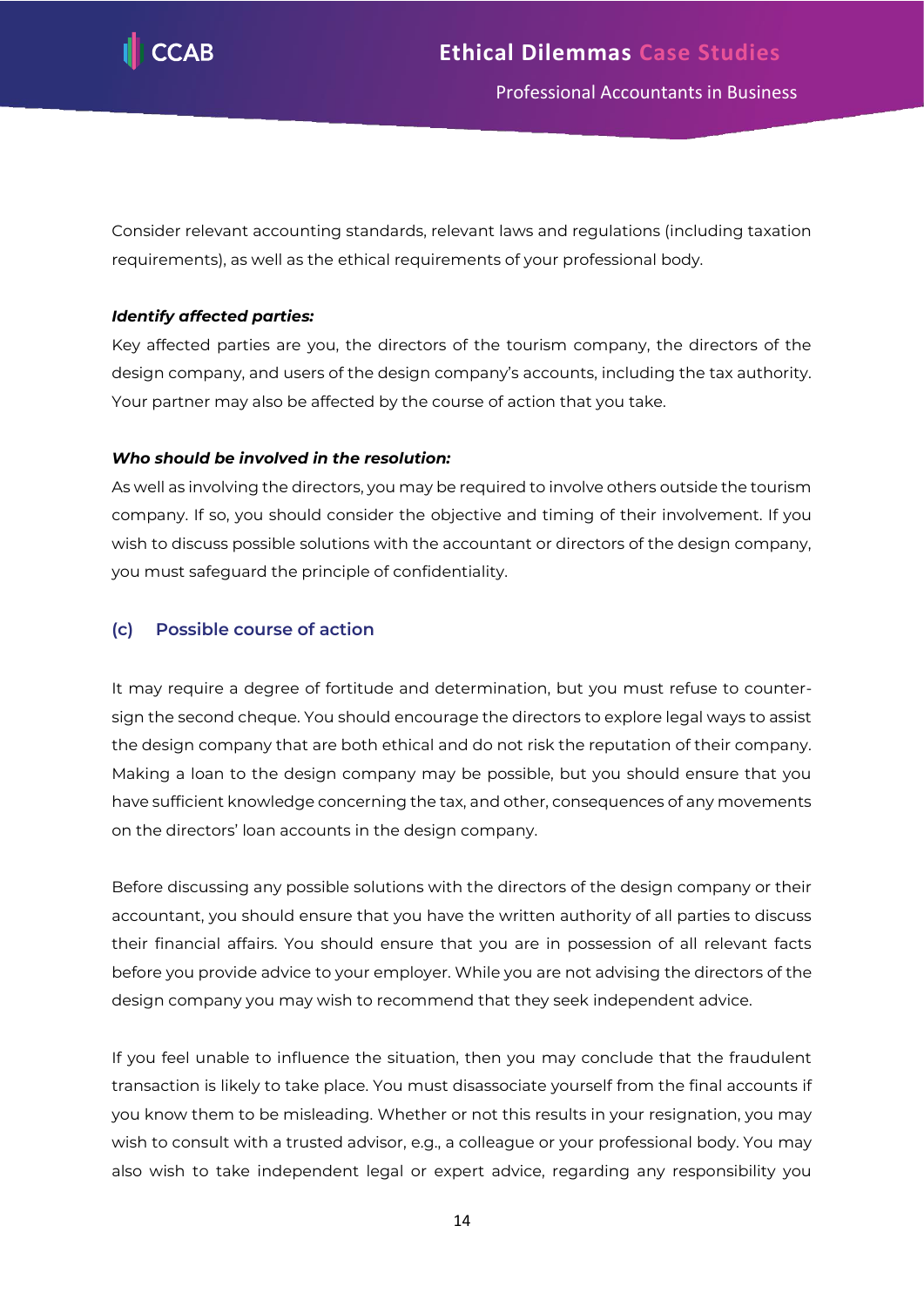

might have to disclose the fraudulent activity to the appropriate authorities. Resigning is not a substitute for taking required actions.

You should document, in detail, the steps that you take in resolving your dilemma, in case your ethical judgement is challenged in the future.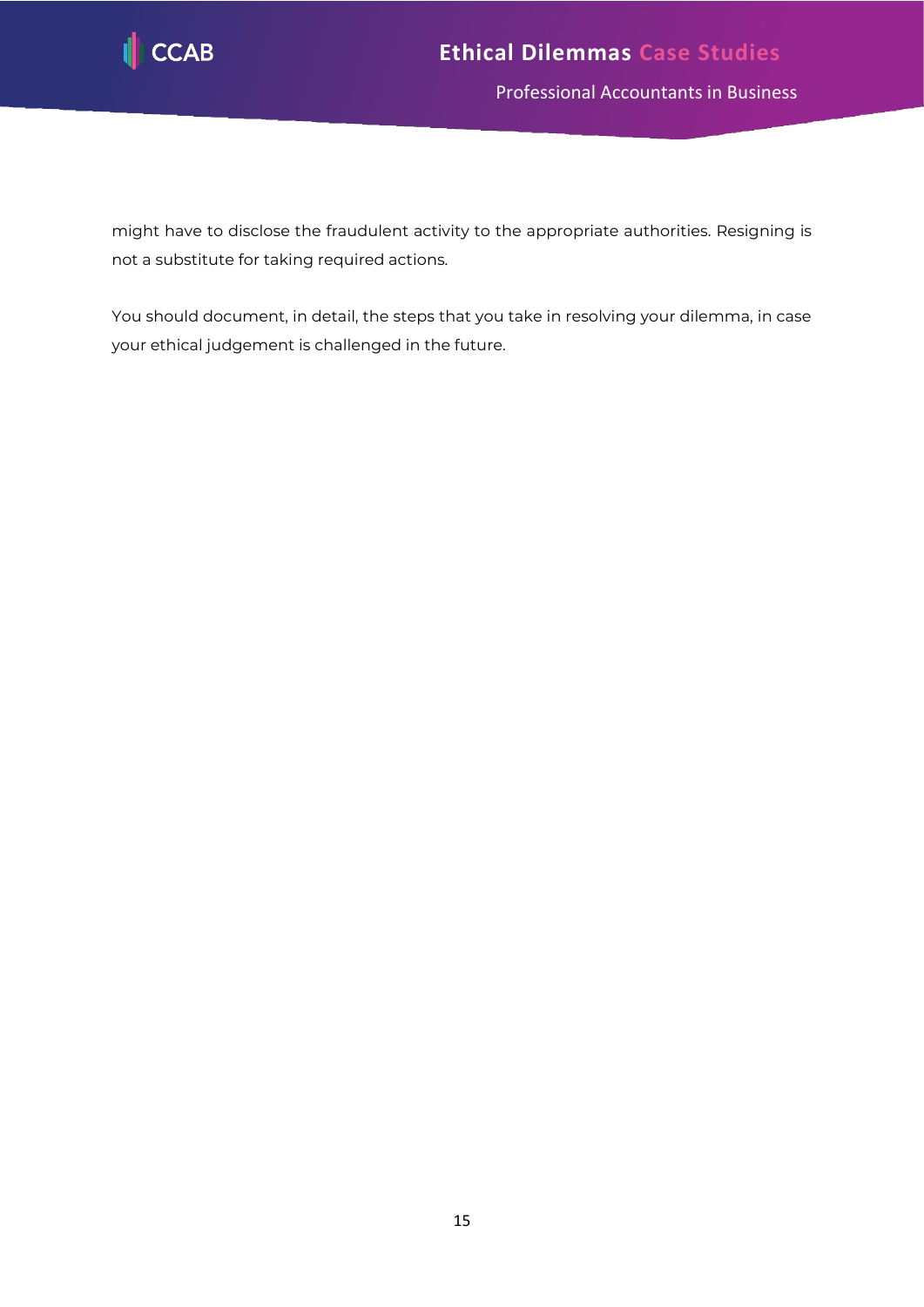

### <span id="page-16-0"></span>**Case Study 3 - Suspicion of false accounting**

#### **Outline of the case**

You are a recently qualified accountant and have accepted a job as financial controller for a well-established family business which supplies equipment to photographers, both online and from its warehouse outlet. Its customers range from enthusiastic amateurs through to part-time professionals and owners of busy studios.

The customers' payment methods reflect their diversity. There are debit/credit card transactions and customers with 30-day credit business accounts. There is also a surprisingly large number of customers who collect their goods from the warehouse and pay in cash. You are told that cash payment probably reflects the nature of the customers' own receipts, as some photographers will often be paid in cash for weekend wedding assignments.

In your first week at the company, the sales director (the principal shareholder's close family relative) brings to you a cheque in settlement of the account of a major customer. They explain that the cheque (which appears to clear the amount due) is in fact an overpayment, as the balance showing on the sales ledger is before allowing a bulk discount (which is calculated retrospectively). The sales director shows you the calculations and the agreement as authorised by the board of directors.

The sales director states that the customer's managing director has come to collect the discount in cash. They say that this is not an unusual occurrence for some of the company's better customers. It helps to maintain a good relationship with those customers, which leads to purchasing loyalty. Another benefit of this arrangement is that it gives the sales director regular face-to-face meetings with the senior staff of those customers. It also reduces the high charges that the bank makes for handling cash.

You ask the sales director why the customers prefer to receive a refund in cash, rather than simply pay the net amount needed to settle the account. They reply, with a smile, that it is not for them to question the customers' motives.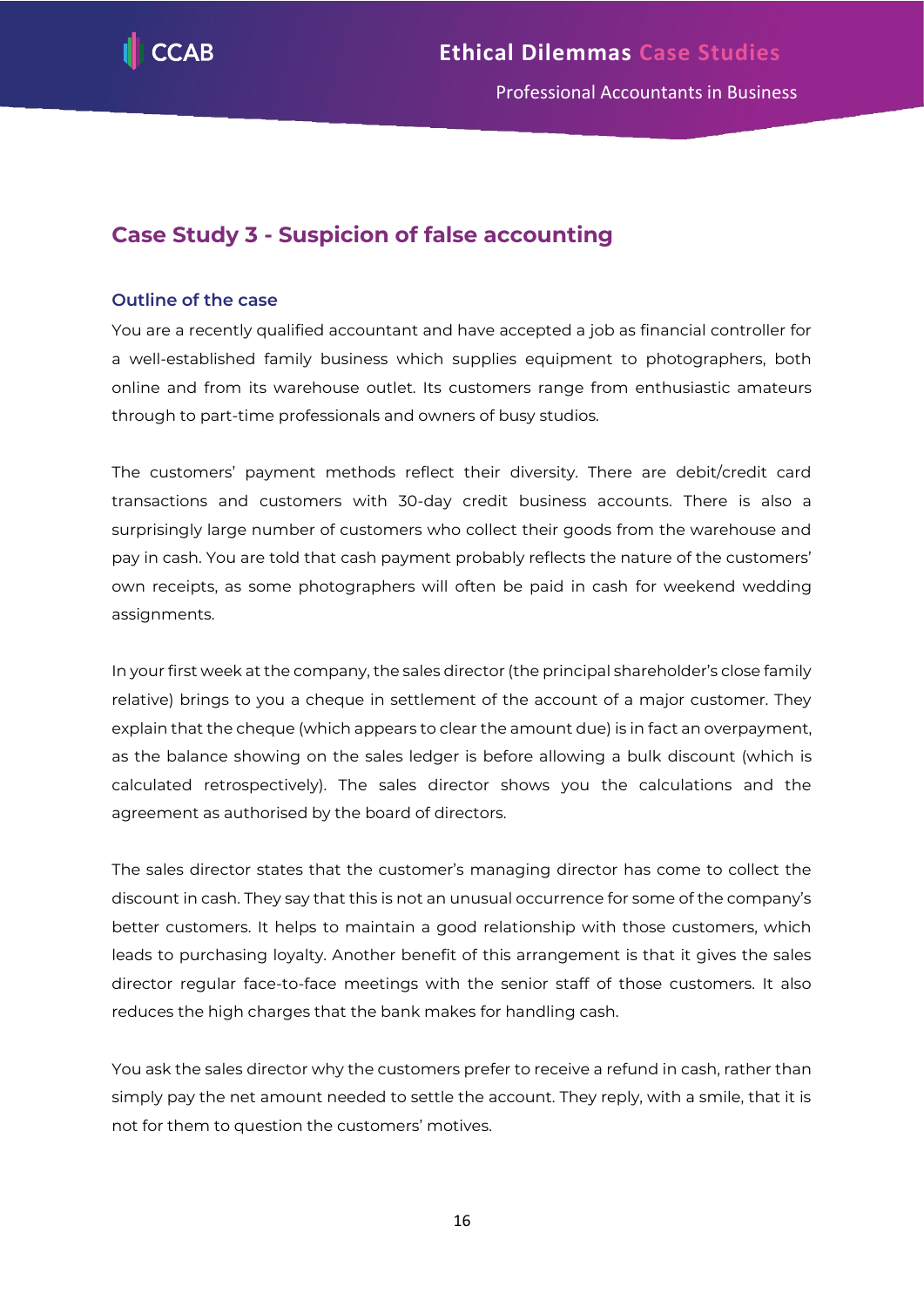

#### **Questions**

As a professional accountant in business:

- (a) Which fundamental principles feature more prominently for safeguarding?
- (b) What would be your key considerations in your approach to resolving the dilemma presented?
- (c) What course of action would you take to resolve the dilemma?

#### **(a) Key fundamental principles**

**Integrity:** You and the sales director have suspicions about the motives of some customers who regularly overpay the company and receive refunds in cash. Are you acting with integrity if you do not question those motives?

**Objectivity:** Being new to the company, you are likely to feel intimidated by the directors, who are all members of the same family. Can you ensure that the intimidation threat does not adversely affect your ability to make ethical decisions?

**Confidentiality:** You should consider whether you have a responsibility to discuss the practices of the company and its major customers with third parties, once all other reasonable steps have been taken.

**Professional behaviour:** You must comply with relevant laws and regulations and not assist others to act illegally or unethically. You must not do anything that may discredit you or the accountancy profession.

#### **(b) Considerations**

#### *Identify relevant facts:*

You are aware that some of the company's customers are overpaying their accounts with the company and receiving repayments in cash. If credit notes are issued to the customers in respect of the retrospective discounts, these could be concealed by the customers, who can then understate their profits. Although there are quite legitimate benefits to your employer, you and the sales director have reasonable suspicions that the customers concerned are false accounting.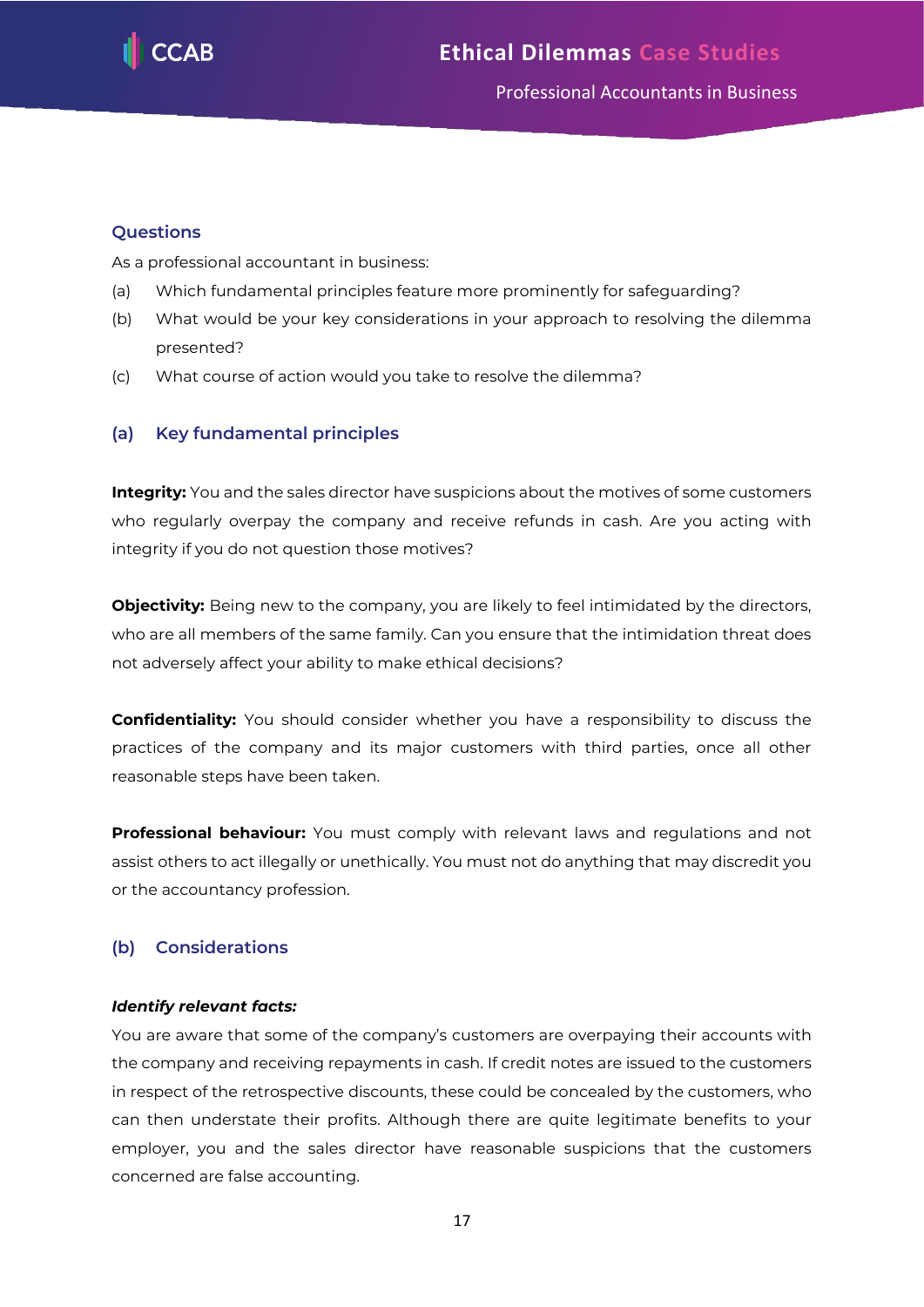

#### *Identify affected parties:*

These include you, the sales director, some of the company's customers, the tax authority and other stakeholders in the company.

#### *Who should be involved in the resolution:*

You, the sales director and maybe those charged with governance should be involved in the discussions. Are there other trusted colleagues with whom you can discuss your position? Is it necessary to involve those charged with governance in the customers' businesses?

#### **(c) Possible course of action**

As you are currently unfamiliar with the procedures of your new employer, you should try to establish the extent of the issue. You might achieve this by reviewing the sales ledger accounts that have shown credit balances in recent months and have subsequently been cleared by cash refunds. If your understanding is correct, these accounts will relate to some of the company's major customers.

Having established the facts, you should discuss the issue with the sales director and then, if necessary, those charged with governance such as the other board members. In each case, you should prepare for the meeting and try to propose an acceptable solution to overcome any resistance that you may encounter. You may wish to discuss the issues, taking care to maintain confidentiality, with a trusted advisor, e.g., a colleague or your professional body. You should advise the directors of the opportunity for fraud that you have noticed regarding the cash refunds, and that the company could suffer adverse consequences and reputational damage if it is allowed to continue.

You could also explain to the directors the ethical code of your professional body, and that you cannot simply ignore the situation.

If you feel the need to resign in order to disassociate yourself from the unethical practices, then you may wish to seek legal advice on your employment and whistleblowing rights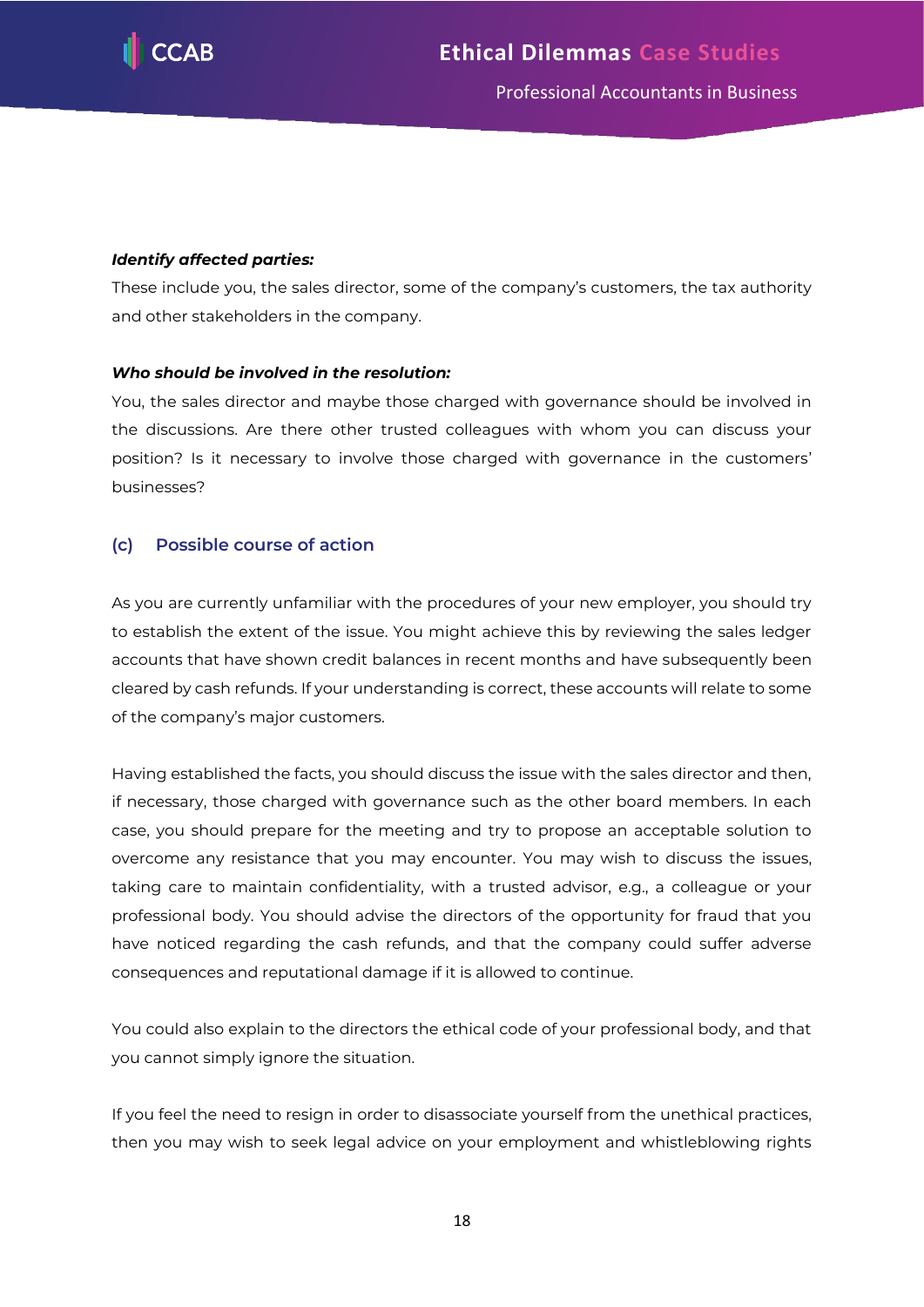

and responsibilities and any protection you might seek from legislation. However, resigning is not a substitute for taking required actions.

You should document, in detail, the steps that you take in resolving your dilemma, in case your ethical judgement is challenged in the future.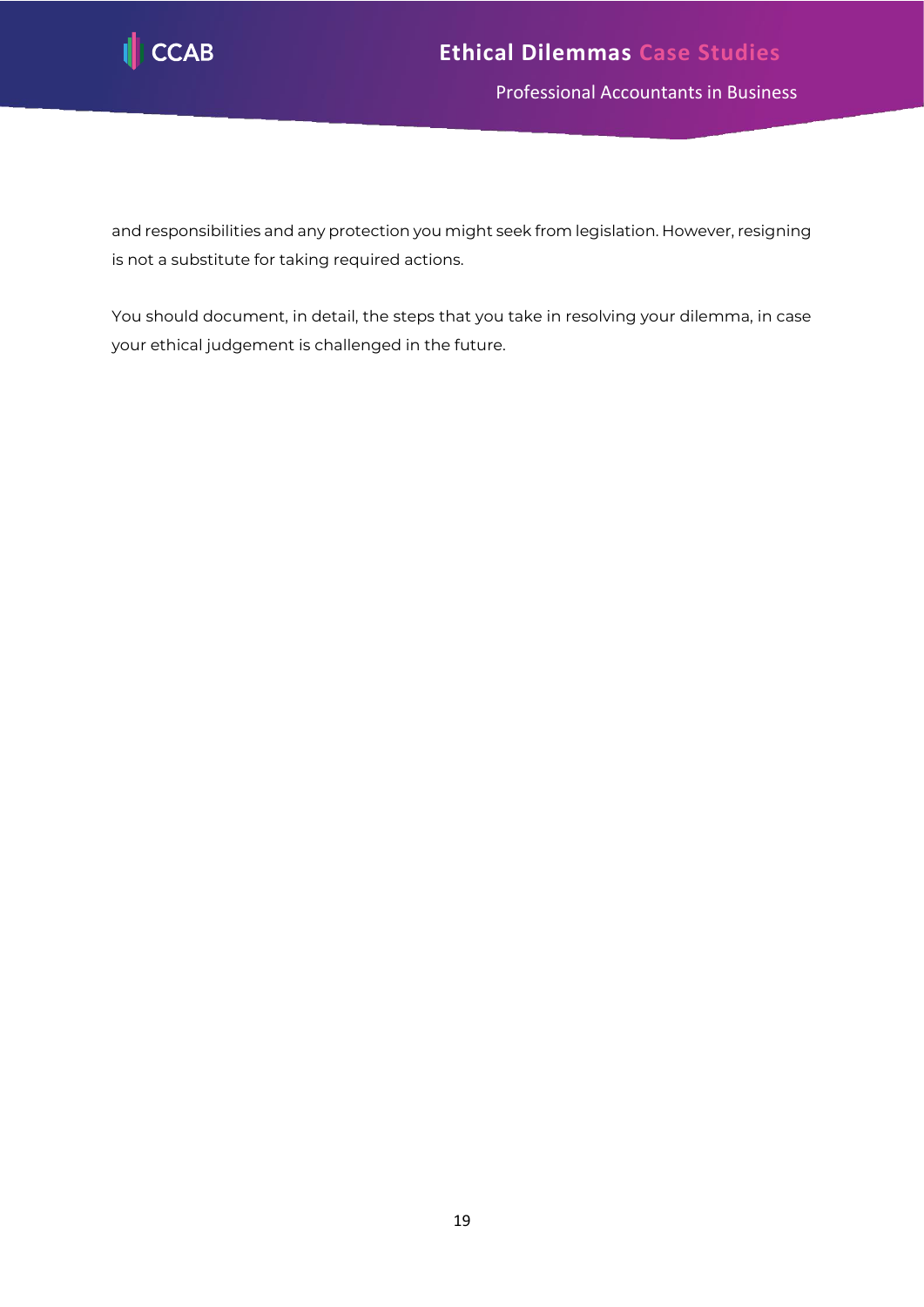

## <span id="page-20-0"></span>**Case Study 4 - Company restructure – working with limited resources**

#### **Outline of the case**

You are a qualified accountant. You have been asked, by your line manager, to complete a costing exercise with a very short deadline and limited resources. You think that the chief executive of the company is planning to use this information to restructure the company, including making some of your close colleagues redundant. You are worried that your work cannot be robust enough to be used for such a big business decision, but your line manager is putting you under a lot of pressure to complete the work quickly.

#### **Questions**

As a professional accountant in business:

- (a) Which fundamental principles feature more prominently for safeguarding?
- (b) What would be your key considerations in your approach to resolving the dilemma presented?
- (c) What course of action would you take to resolve the dilemma?

#### **(a) Key fundamental principles**

**Objectivity:** Could you maintain an unbiased stance throughout, in view of your close relationship with your colleagues?

**Professional competence and due care:** Can you realistically produce a costing, with the time and resources available, without compromising the standard of your work?

**Confidentiality:** Given the sensitivity of the situation, you should maintain discretion and not share your concerns with other staff, who may not be aware of the chief executive's intentions.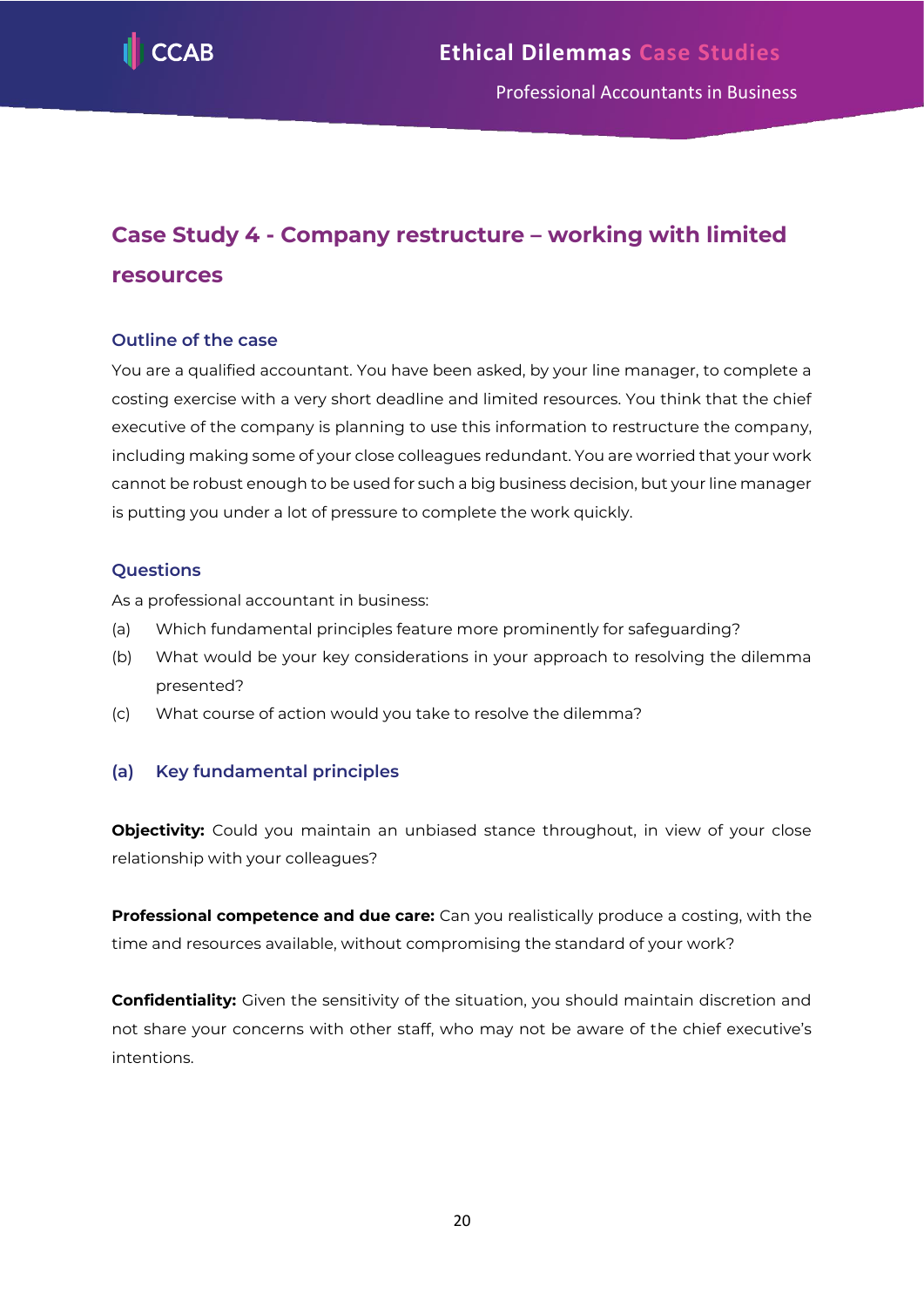

#### **(b) Considerations**

#### *Identify relevant facts:*

You suspect that the company may be restructuring, and the chief executive needs to have the most up to date and complete financial information to inform any decisions. As a professional accountant, you must ensure that any financial information you provide is robust.

#### *Identify affected parties:*

Key affected parties are you, your line manager, the chief executive and anyone else who may use the results of the costing exercise. Other stakeholders in the company may also be affected, including those employees whose roles might be made redundant.

#### *Who should be involved in the resolution:*

Is there anyone else in the company with whom you can raise your concerns? Is there a senior finance officer who could advise you, or another member of the board of directors with whom you can discuss your dilemma? Should you approach the chief executive directly?

#### **(c) Possible course of action**

You think that the chief executive of the company is planning to use the information you produce to restructure the company. As a professional accountant, you have a duty to make your line manager and other users of the information aware of the limitations in the scope of your work. With this in mind, you should attempt to obtain certainty regarding the use of the information.

You should arrange a meeting with your line manager and explain your concerns that you may be unable to do the work to a sufficient level of quality in the time available. You could ask for more time to complete the work to the required standard or suggest alternative approaches such as outsourcing. Outsourcing the work could have the added benefit of enhanced objectivity, although given the tight deadline it may require your assistance to ensure ready and efficient access to all necessary information. The process of clarifying the intended use of the information and expressing your concerns regarding its reliability is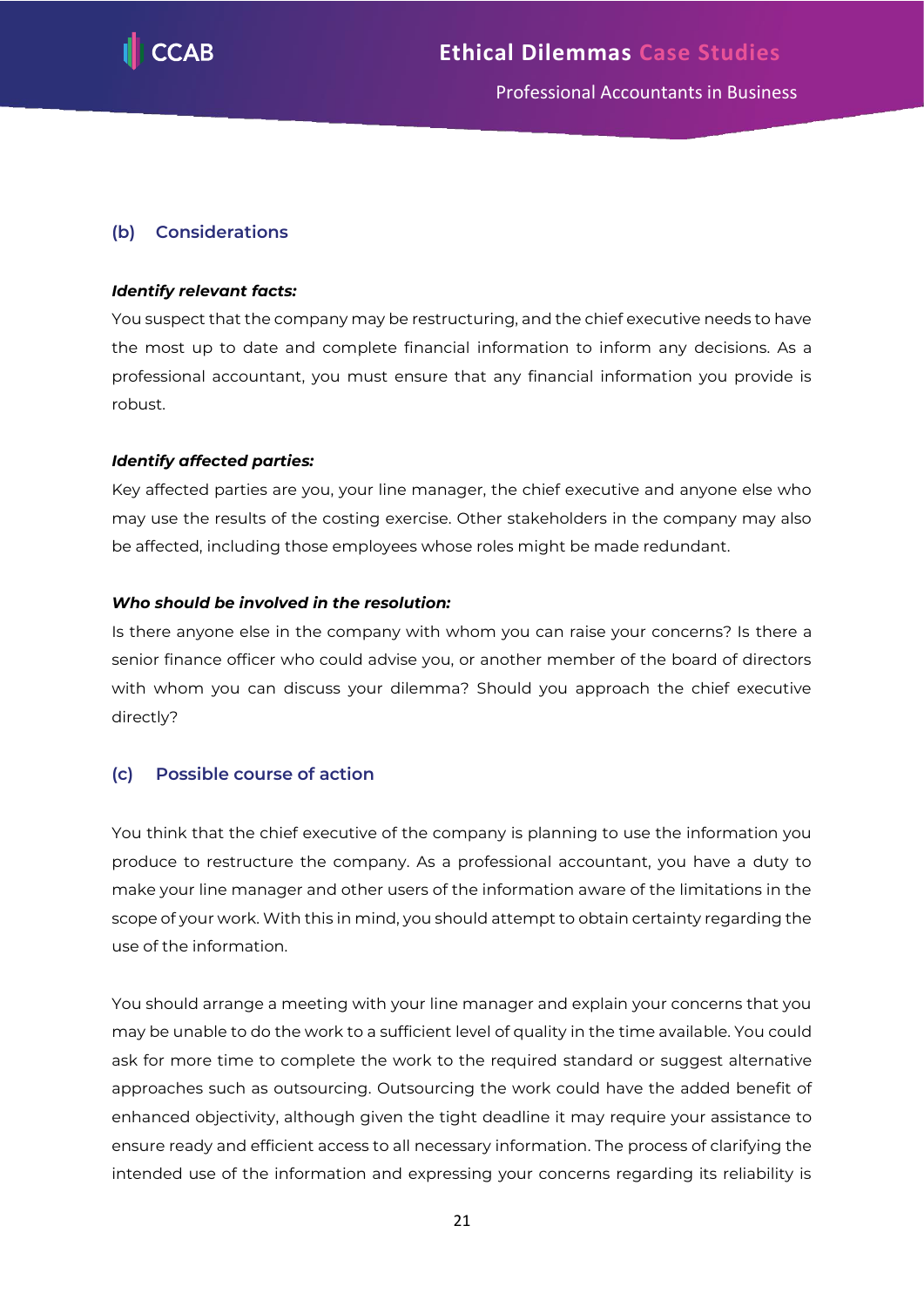

likely to enhance your credibility. You could suggest that your line manager discuss the issue with the chief executive or those charged with governance (such as other members of the board of directors), as appropriate.

If your line manager is unsympathetic to your concerns, you should not allow yourself to be associated with information that may be misleading. You should consider the most appropriate way in which to make your concerns known to the board of directors. This may be through the chief executive or the company secretary.

If, after exploring all these routes of communication, you still find yourself under unreasonable time pressure, you may have to make clear your refusal to conduct the work, and possibly resign from the company. However, resigning is not a substitute for taking required actions.

You should document, in detail, the steps that you take in resolving your dilemma, in case your ethical judgement is challenged in the future.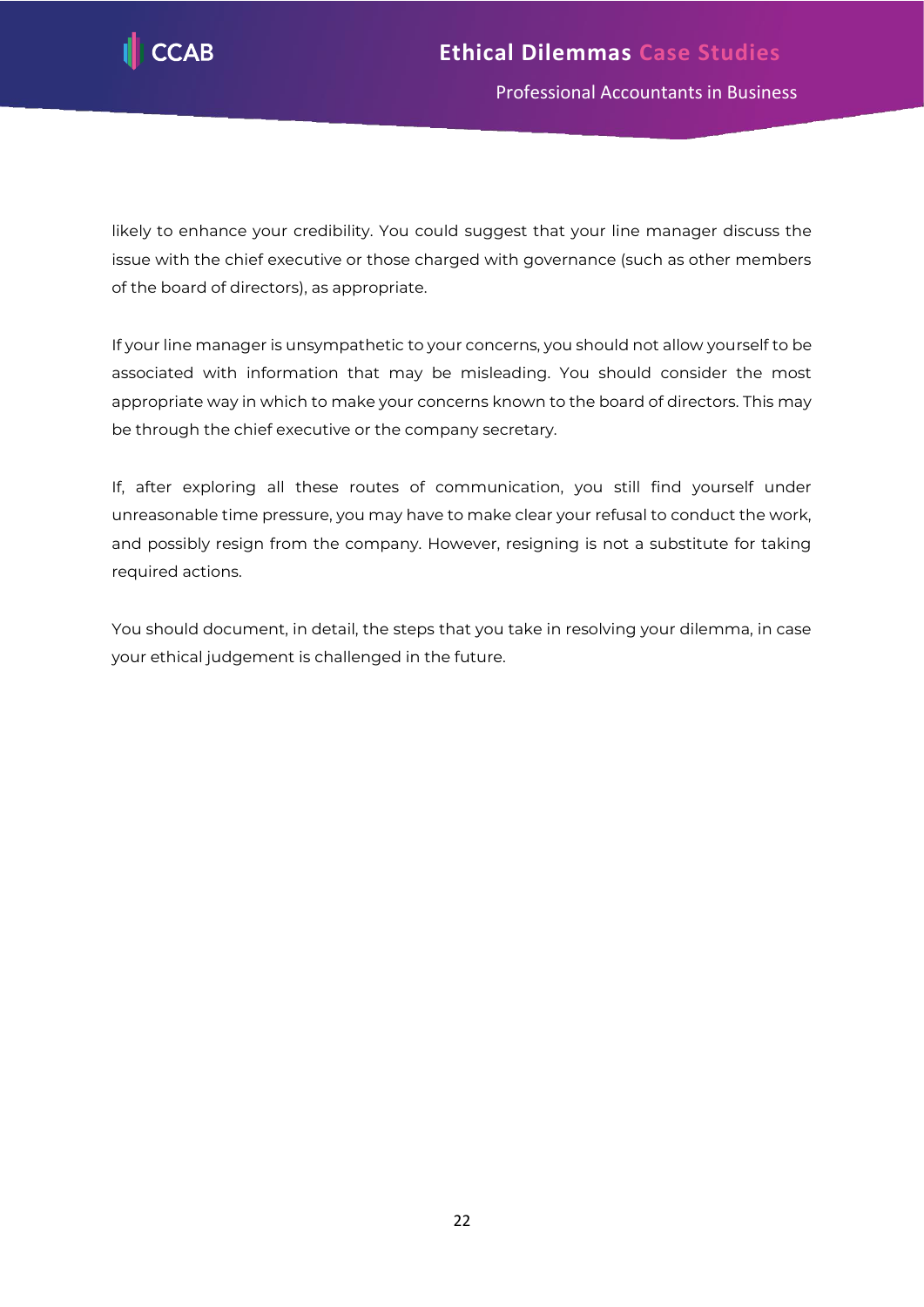

## <span id="page-23-0"></span>**Case Study 5 - Confidentiality when bidding for a contract**

#### **Outline of the case**

You have recently become Head of Finance at Company B, a company which provides catering services to the public sector. Your previous employer, Organisation A, was large public sector entity where, as finance manager, you had the opportunity to work on areas relating to financial accounting, procurement, contracts and bids.

One of Company B's major contracts is with Organisation A. The contract is now up for renewal, and Company B is preparing a competitive bid for this contract. You have been asked to lead the team responsible for bidding for this contract, but you are concerned that you might breach confidentiality if you accept this assignment. You also suspect that your knowledge and experience of Organisation A were seen as good reasons for appointing you to the position at Company B.

You do not want to let your new employer down. The loss of such a major contract would have a significant effect on the financial performance of Company B and its performancerelated bonus scheme for management.

#### **Questions**

As a professional accountant in business:

- (a) Which fundamental principles feature more prominently for safeguarding?
- (b) What would be your key considerations in your approach to resolving the dilemma presented?
- (c) What course of action would you take to resolve the dilemma?

#### **(a) Key fundamental principles**

**Objectivity:** Can you safeguard against the significant self-interest threat which arises from Company B's performance-related bonus scheme?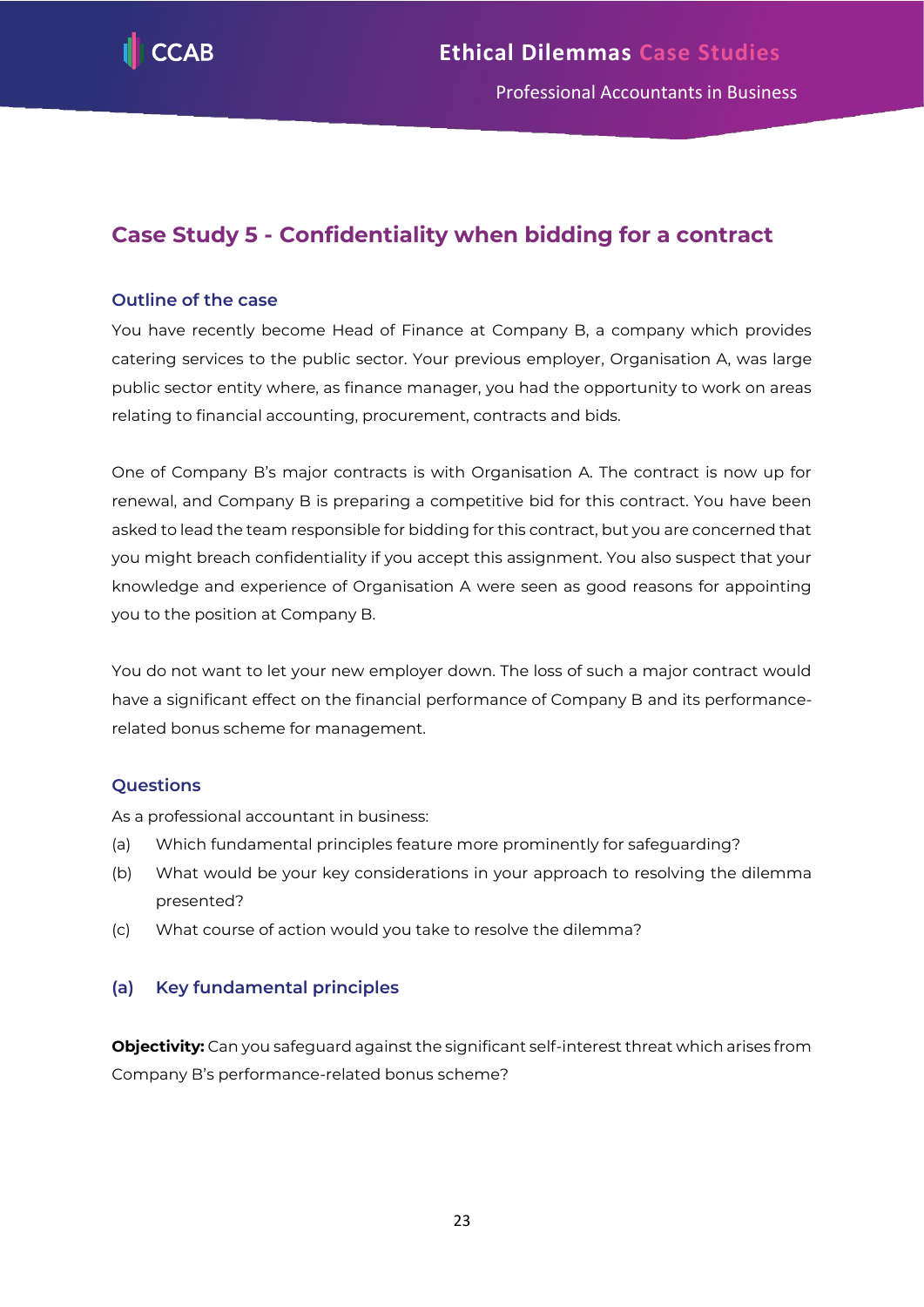

**Confidentiality:** If you accept this assignment, can you ensure that you do not use confidential information relating to your previous employer to your advantage or to the advantage of your current employer?

**Professional behaviour:** What can you do to safeguard your reputation and the reputation of your employer and your profession?

#### **(b) Considerations**

#### *Identify relevant facts:*

Your previous employment with Organisation A has provided you with information which may be of value to Company B. You must consider your professional body's code of ethics, relevant laws and regulations, your current and previous contracts of employment, and your employer's policies and procedures. A self-interest threat arises because of the impact that losing Organisation A's contract would have on Company B's financial performance and management incentive programme. You may also be feeling that you would like to impress your new employer and help to make a successful bid for the renewal of the contract.

#### *Identify affected parties:*

Key affected parties are you, your line manager and those charged with governance. Other employees in the company may be affected due to the financial implications of the contract not being renewed. Organisation A may be affected if its confidential information is used contrary to data protection and privacy rules and/or contractual agreements.

#### *Who should be involved in the resolution:*

Your line manager, other relevant staff and, if necessary, those charged with governance should be involved.

#### **(c) Possible course of action**

The principle of confidentiality prohibits the use of confidential information acquired as a result of your previous employment for your advantage or that of your current employer. While you have a responsibility to advance the legitimate aims of your employing organisation, this should not extend to a breach of confidentiality.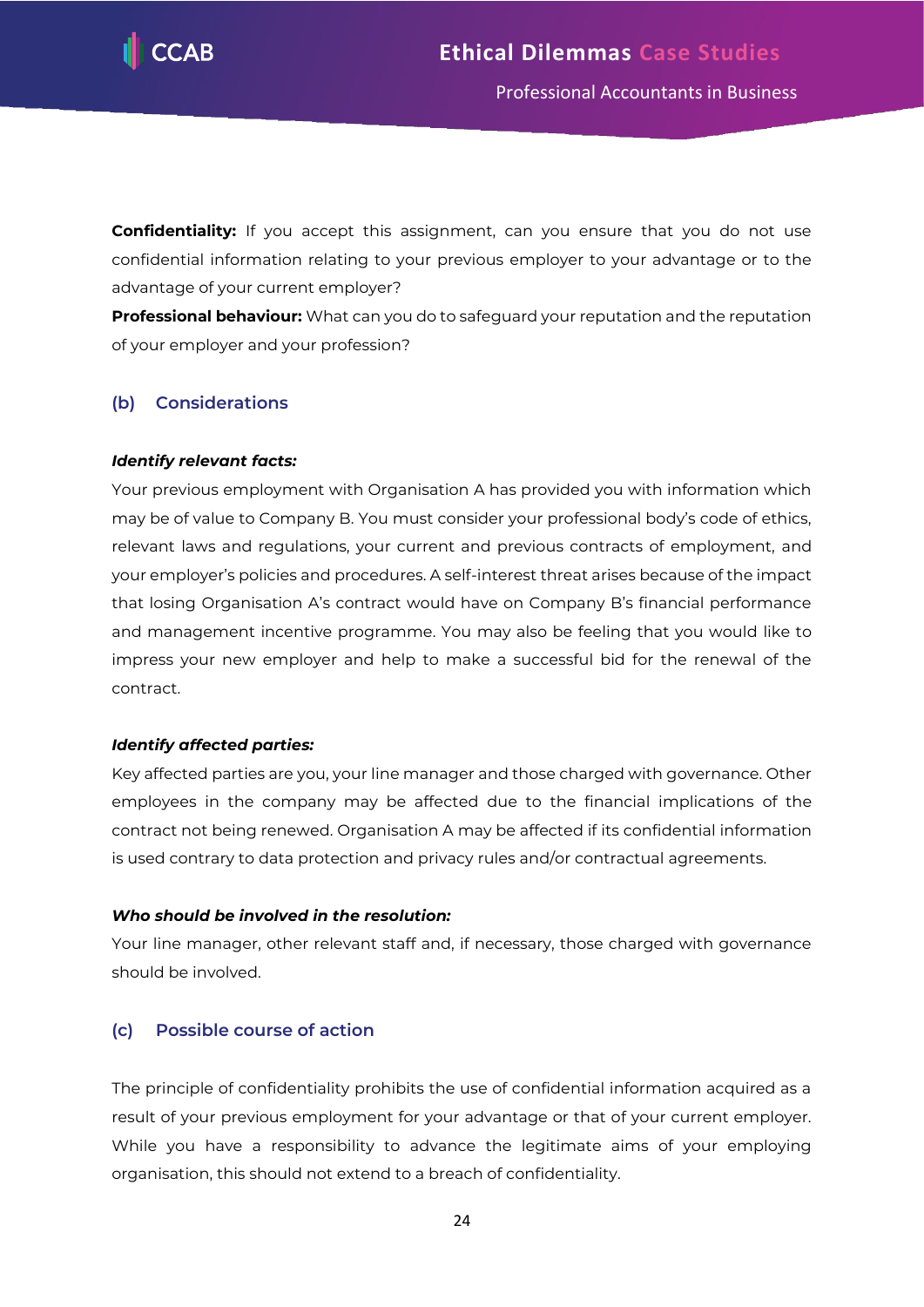

In this case, you (because of Company B's performance-related bonus) and Company B stand to benefit from the confidential information about how bids are assessed at Organisation A. The principle would not be breached if you were in possession of information that was in the public domain, or if you were simply to use experience gained in your previous employment, so long as you do not use confidential knowledge that you acquired as a result of that employment.

You should discuss the situation and your obligations with your line manager in the first instance and ask for your involvement in the preparation of the contract bid to be limited. For example, you may be able to contribute to aspects of the bid that do not require you to refer to confidential knowledge about your previous employment. If your line manager fails to understand the conflict that you are facing, you should request that you both discuss the matter with a director or other member of staff. During these discussions, you should refer to the company's ethical code, if it has one, as well as that of your professional body.

If there are no other formal channels available, you should make those charged with governance aware of your dilemma. If necessary, you must refuse to take part in the bid without necessary safeguards being implemented. Ultimately, disassociating yourself from Company B may be the only solution. However, before taking such a step, you may wish to seek legal advice on your employment rights and responsibilities. You may consider consulting with a trusted advisor, e.g., a colleague or your professional body, but take care not to disclose any confidential or sensitive information during such discussions.

You should document, in detail, the steps that you take in resolving your dilemma, in case your ethical judgement is challenged in the future. Looking at this issue from Company B's perspective, it may be appropriate to suggest to your line manager that a policy on conflicts of interest be developed and that the remuneration and bonus policy be reviewed in light of this.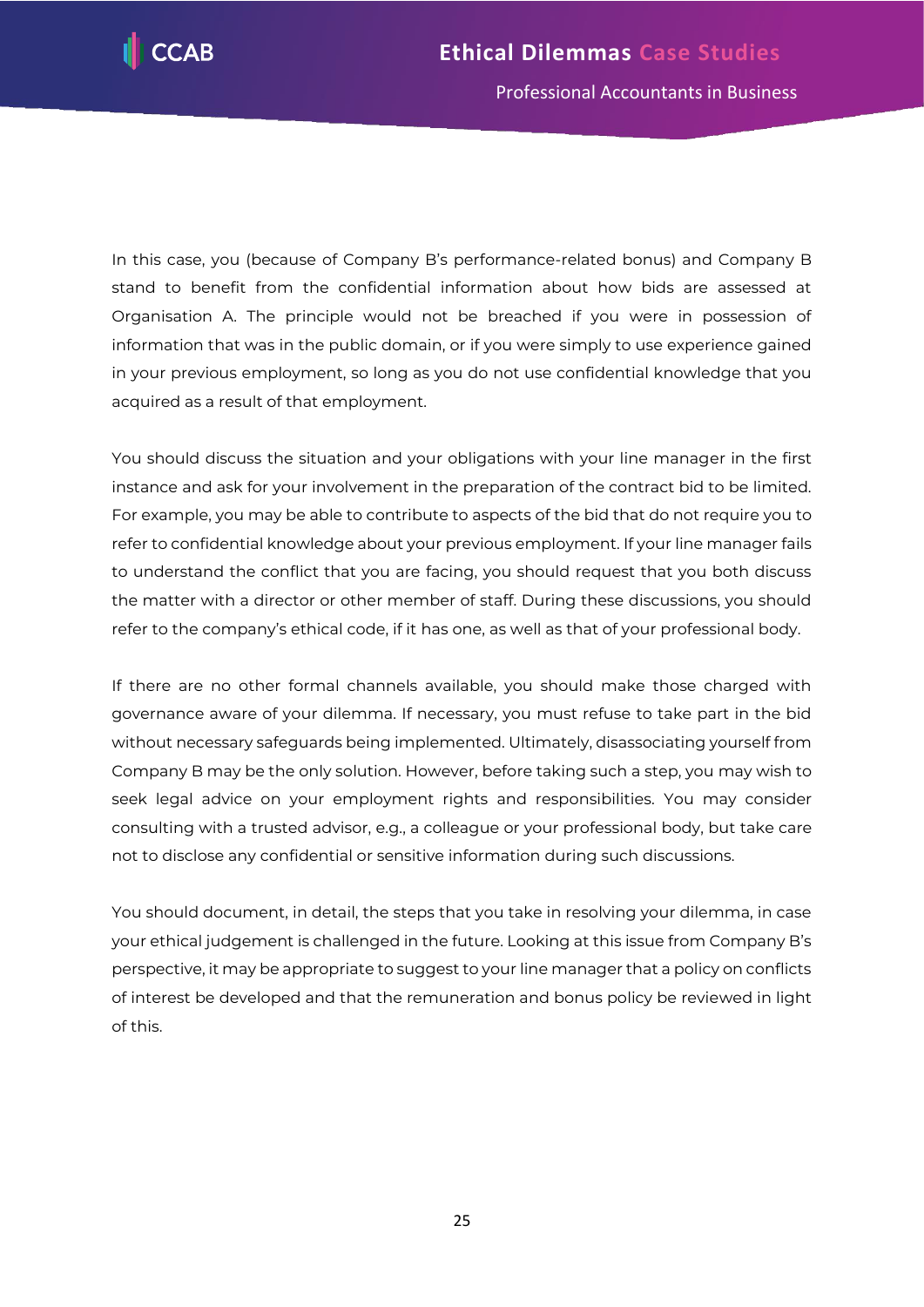

## <span id="page-26-0"></span>**Case Study 6 - Non-disclosure to auditors**

#### **Outline of the case**

You are employed as an accounting systems manager in a company that manufactures heavy plant. You and the financial controller both report to the finance director.

During your work, you overhear the financial controller saying that they have not been disclosing certain things to the external auditors. These include the fact that a recent acquisition has resulted in a large piece of machinery becoming redundant and of very little value. You are unsure whether to believe this, but you are concerned that the culture within the finance department appears to be one of antagonism towards the external auditors, who are (unreasonably in your opinion) seen as adversaries of the company.

In addition, you have heard that a bribe was paid to an overseas company to secure a sales contract. You feel uneasy about the situation, and you are concerned that the close relationship between the financial controller and the finance director may prevent you from exploring the accuracy of the information that you have received.

#### **Questions**

As a professional accountant in business:

- (a) Which fundamental principles feature more prominently for safeguarding?
- (b) What would be your key considerations in your approach to resolving the dilemma presented?
- (c) What course of action would you take to resolve the dilemma?

#### **(a) Key fundamental principles**

**Integrity:** Can you overlook the financial controller's comments, the culture within the department, and the alleged bribe, and still demonstrate your own integrity?

**Confidentiality:** Is there any basis on which you may or must make disclosures to the external auditors or anyone else?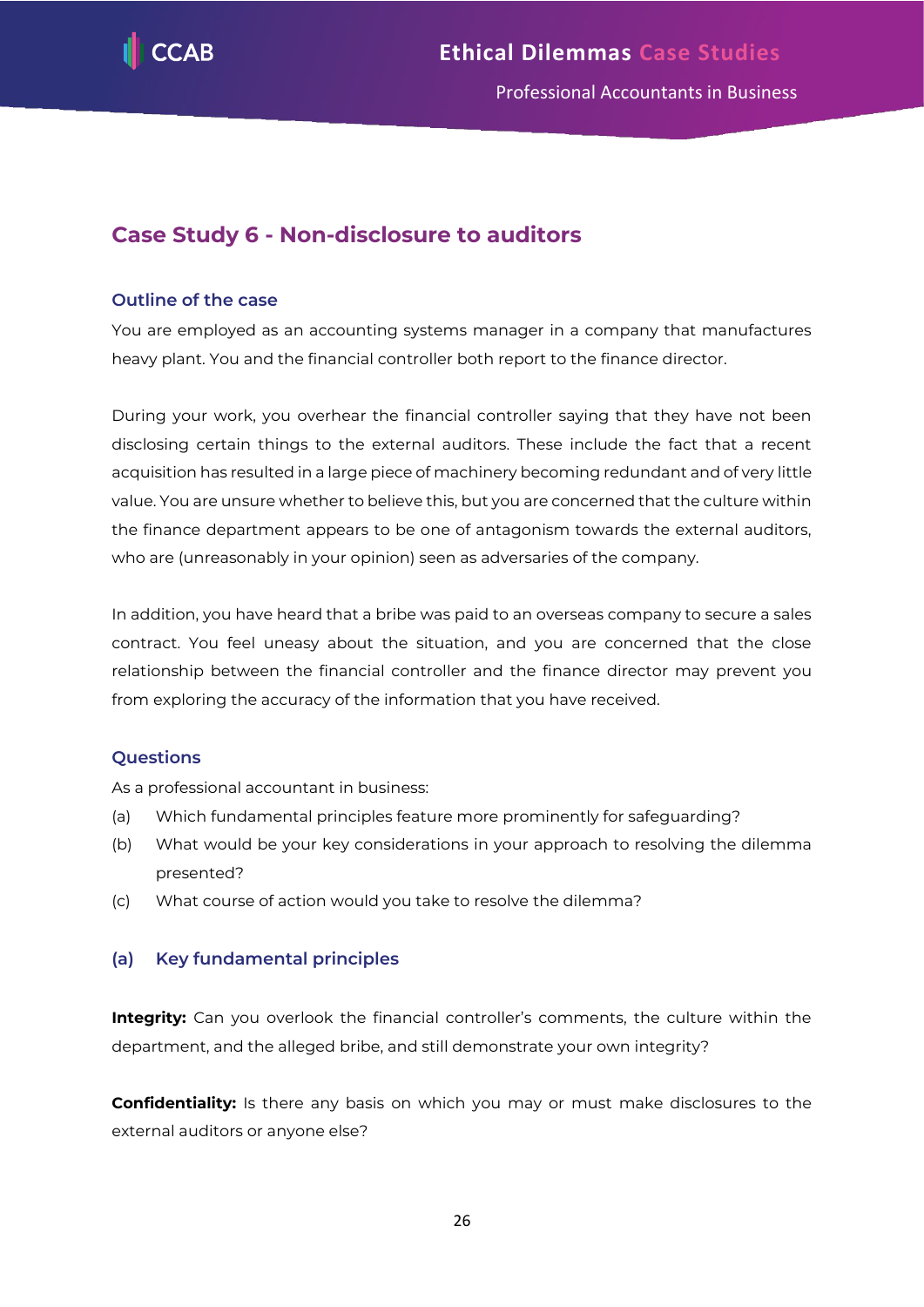

**Professional behaviour:** How should you proceed in order to comply with relevant laws and regulations, and so as not to discredit yourself or the profession?

#### **(b) Considerations**

#### *Identify relevant facts:*

Consider the company's policies, procedures and guidelines, accounting standards, and applicable laws and regulations. Can you corroborate the facts further through documentation and discussion with relevant parties? Does the company have an internal process for speaking up and whistleblowing? What channels of communication exist within the organisation, for example with the external auditors, the company's audit committee or an ethics officer?

#### *Identify affected parties:*

Key affected parties are you, the financial controller, the employee making the allegation of the bribe, the finance director and the external auditors. Other possible affected parties are the internal audit department, those charged with governance (e.g., board of directors, audit committee), and users of the financial statements.

#### *Who should be involved in the resolution:*

You should consider involving the finance director, those charged with governance (via the company secretary), the internal audit department, and the audit committee.

#### **(c) Possible course of action**

You must check the relevant facts and perform the necessary research into accounting standards, applicable laws and regulations, and any policies and procedures within the company that may support you in alleviating your concerns. In particular, you should consider whether any anti-bribery and corruption policies and procedures of the company can help you. If no internal procedure exists, you should discuss your concerns with the finance director, regardless of the close relationship they have with the financial controller.

If, for any reason, you feel it is inappropriate to discuss the matter with the finance director, or if their response is unsatisfactory, the next step may be for you to refer it to those charged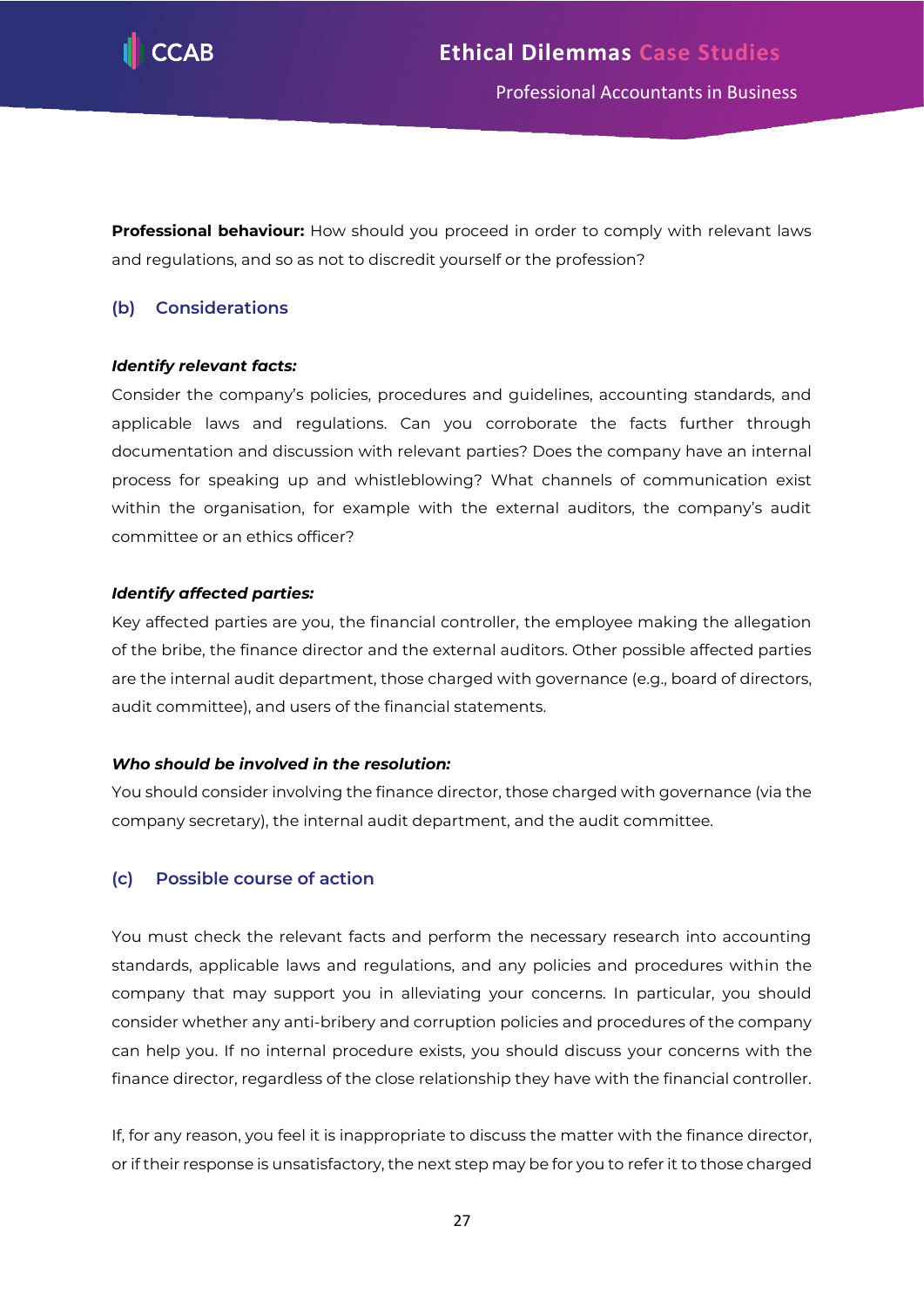

with governance. You should always exercise discretion and tact, and so it is preferable to involve the finance director in your representations to those charged with governance. As a professional accountant, there are specific obligations in the Code if you encounter actual or suspected 'Non-Compliance with Laws and Regulations (NOCLAR)'. A suspicion or evidence of criminal activity (which, in this case, could include the alleged bribe) would require these provisions to be addressed. In this respect, you may wish to seek legal or expert advice. You may also wish to discuss the matter (without disclosing specifics or confidential details) with a trusted advisor, e.g., a colleague or your professional body.

You should document, in detail, the steps that you take in resolving your dilemma, in case your ethical judgement is challenged in the future.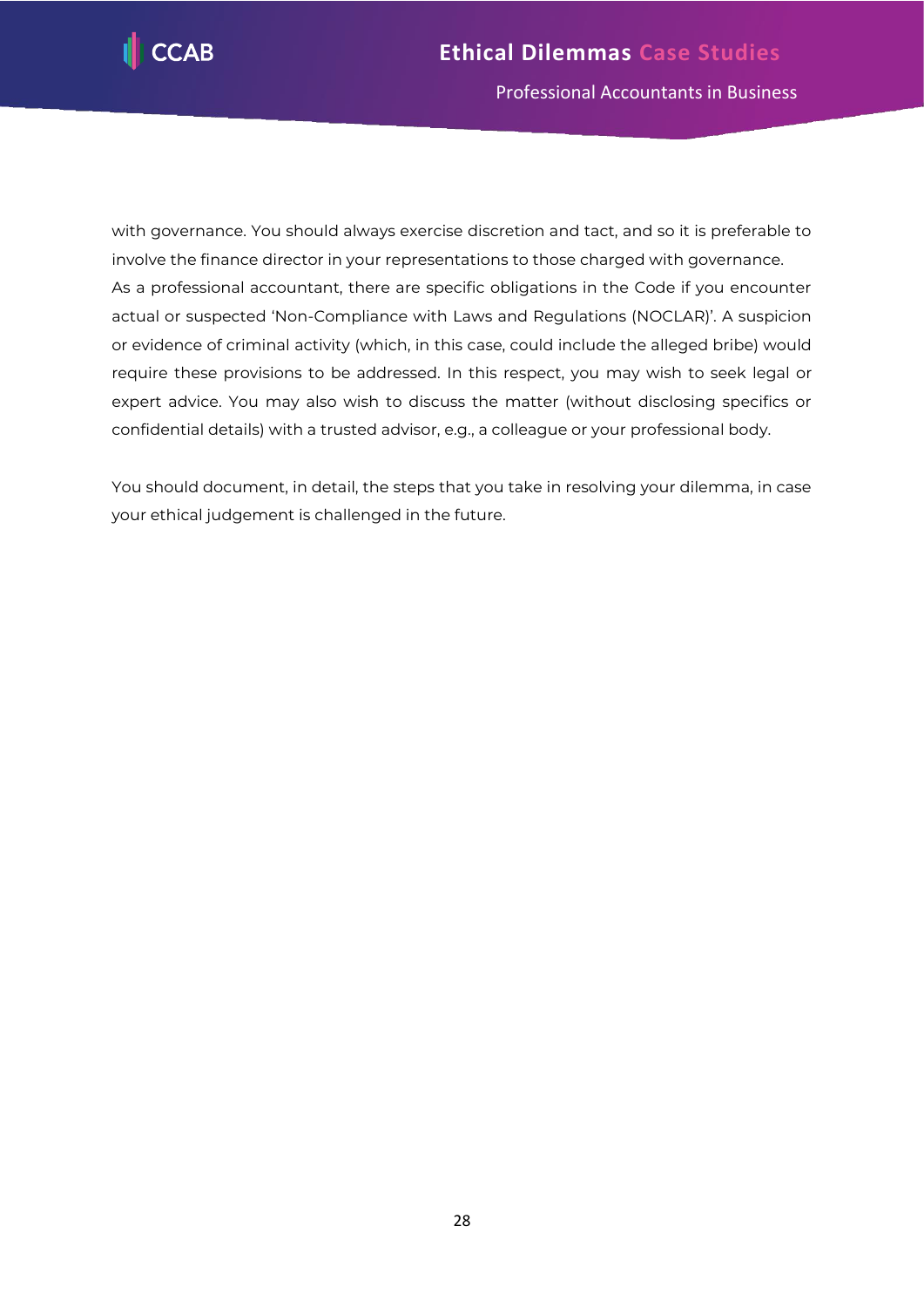

## <span id="page-29-0"></span>**Case Study 7 - Non-compliance with laws and regulations (NOCLAR)**

#### **Outline of the case**

You have recently moved to a new town and found employment as a head of tax in a successful start-up company funded by venture capitalists.

The company's mission statement is to deliver the best user experience ('UX') through its innovative software and services. The company has won multiple innovation and technology awards and it was recently mentioned in the local papers as being one of the best employers in the region, with most of their workforce being from underprivileged families. The company has invested heavily in training programmes with over 50% of their employees being enrolled on specialised IT programming courses.

The company has expanded rapidly and currently has over 450 employees. There are five directors on the board, and they all know each other from school. The company does not have an internal audit department, and most of the decisions are made by the board in informal meetings. You get on well with the directors and staff, and the directors of the company are clearly popular and well respected in the local community. You are still within your probationary period of employment.

You have been asked to submit the research and development (R&D) claim for the current period. While reviewing the R&D schedule, you became aware that the computation was incorrect. The company has been using subcontractors and the maximum claim for those costs should have been 65%, however, the company has included 100% of those costs on the R&D schedule. On further investigation, you notice that the same error was made in the previous year.

You found out that, due to the unexpected departure of the head of tax and the urgency of submitting the claim, last year's computation was submitted by a junior member of staff, who had had some practical experience, but no formal training. The same member of staff has been preparing this year's R&D tax schedule.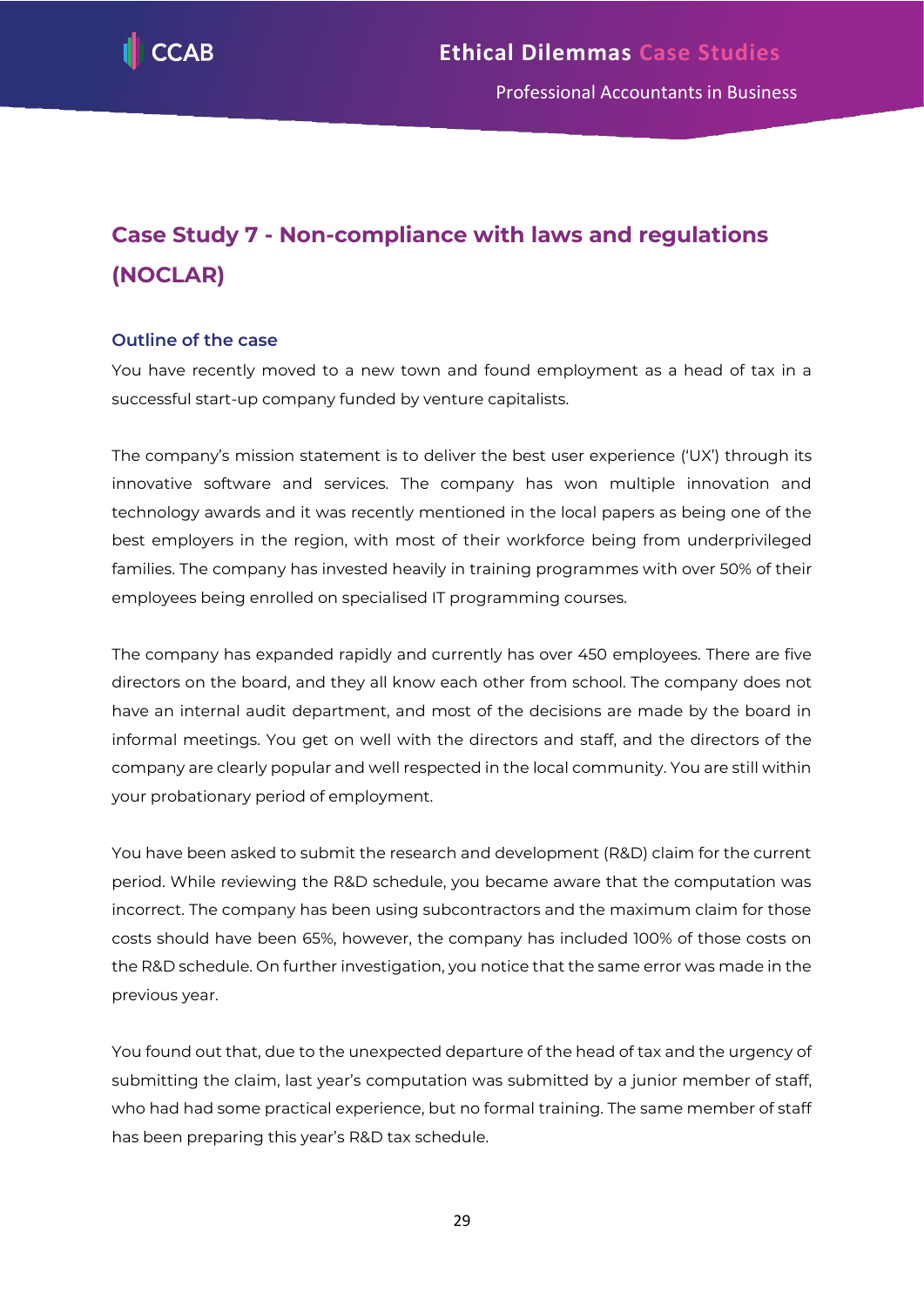

You explain the error to the finance director and advise them that the company will need to adjust the previous year's claim and pay the overclaimed amount back to tax authorities, e.g., HMRC (UK) or Revenue (Ireland). You have been told the finance director is concerned the company is facing cash flow difficulties and the repayment of the R&D tax credit will cause the company to breach bank covenants. Furthermore, the venture capital investors might withdraw their financial support if the cash flow position does not improve in the next 6 months.

The finance director has informed you that if this year's R&D tax credit is similar to last year's claim, the company will be financially secure and most importantly will be able to pay a sizeable bonus to the leadership team including you, as head of the tax department.

The finance director has assured you that once the company's cash flow position improves by the end of this year, a revised computation will be sent to the tax authorities and the overclaimed amount repaid. They have also commented: *''After all, the company has 4 years in which to amend its tax return to adjust for any errors''.*

#### **Questions**

As a professional accountant in business:

- (a) Which fundamental principles feature more prominently for safeguarding?
- (b) What would be your key considerations in your approach to resolving the dilemma presented?
- (c) What course of action would you take to resolve the dilemma?

#### **(a) Key fundamental principles**

**Integrity:** You must comply with the principle of integrity, which requires you to be transparent and honest in all professional and business relationships. Integrity implies fair dealing and truthfulness. You should not knowingly be associated with reports, returns, communications or other information you believe contain materially false or misleading statements.

**Objectivity:** A self-interest threat to your objectivity arises from the financial benefit you are likely to receive if the company receives the R&D tax credit and pays you the bonus. You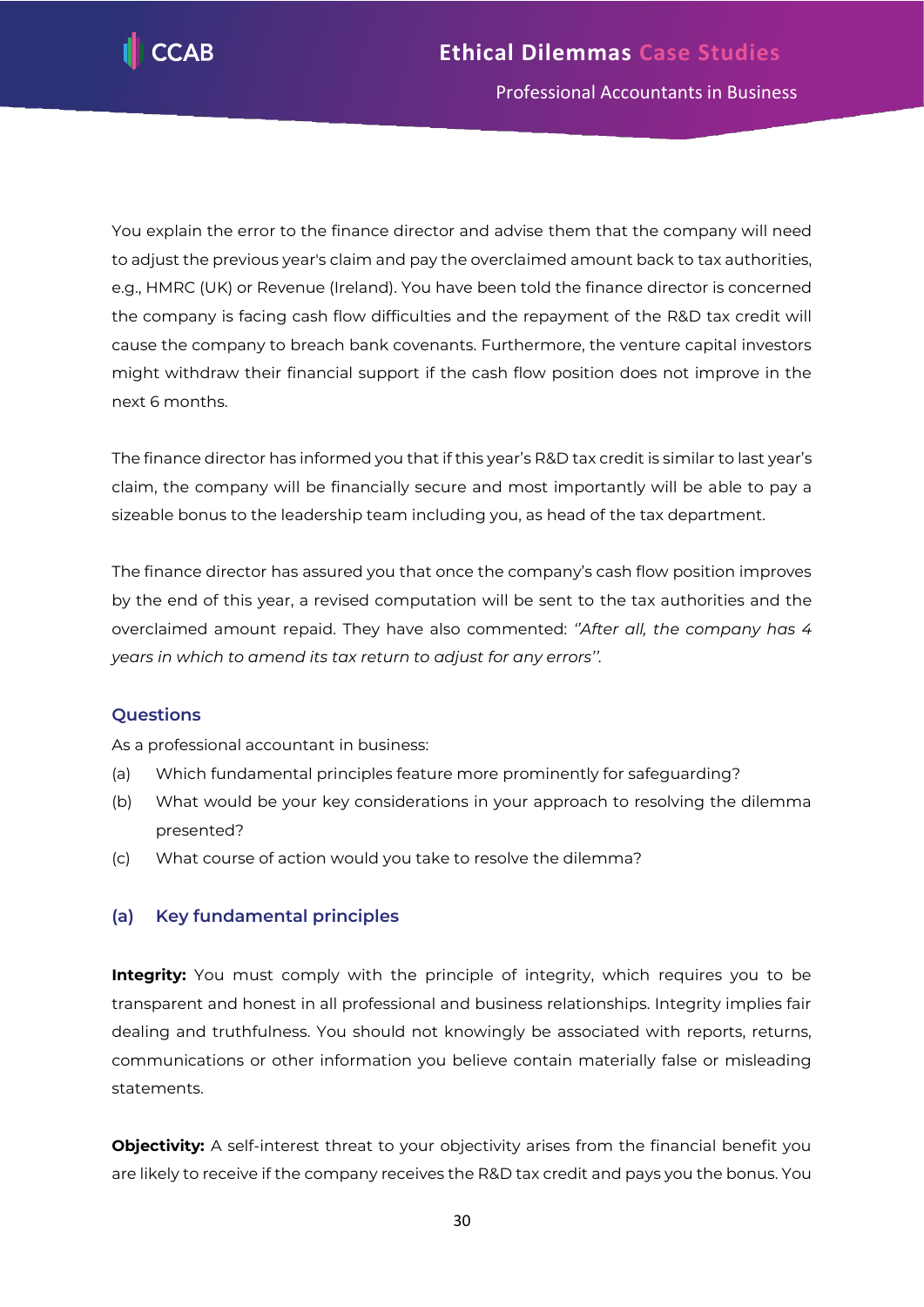

might also feel intimidated because you are new to the organisation and because of the pressure exerted by the finance director. You must act in a manner which does not compromise your objectivity because of bias, conflict of interest or undue influence from others.

**Professional competence and due care:** As a professional accountant you are required to maintain up to date professional knowledge and skills per current applicable standards and relevant legislation. In complying with the principle of professional competence and due care, you should take steps to ensure that those working in a professional capacity under your authority receive appropriate training and supervision.

#### **(b) Considerations**

#### *Identify relevant facts:*

You are being asked to accept an incorrect tax claim and mislead the tax authorities. You believe that if you refuse to comply, but do nothing more, the claim will still be submitted by the junior member of staff. You must consider relevant tax legislation, as well as the ethical requirements of your professional body.

A self-interest threat to your objectivity arises as you stand to personally gain if the company receives this year's R&D tax credit.

You are also feeling intimidated by the finance director who is keen to show the investors that the company's cash flow will improve in the next 6 months.

#### *Identify affected parties:*

The key affected parties are you, the directors of the company, the venture capital investors and/or the finance provider, the tax authorities and other users of the company's accounts.

If the company's going concern is affected due to the withdrawal of financial support from investors, the employees, suppliers and customers might also be affected.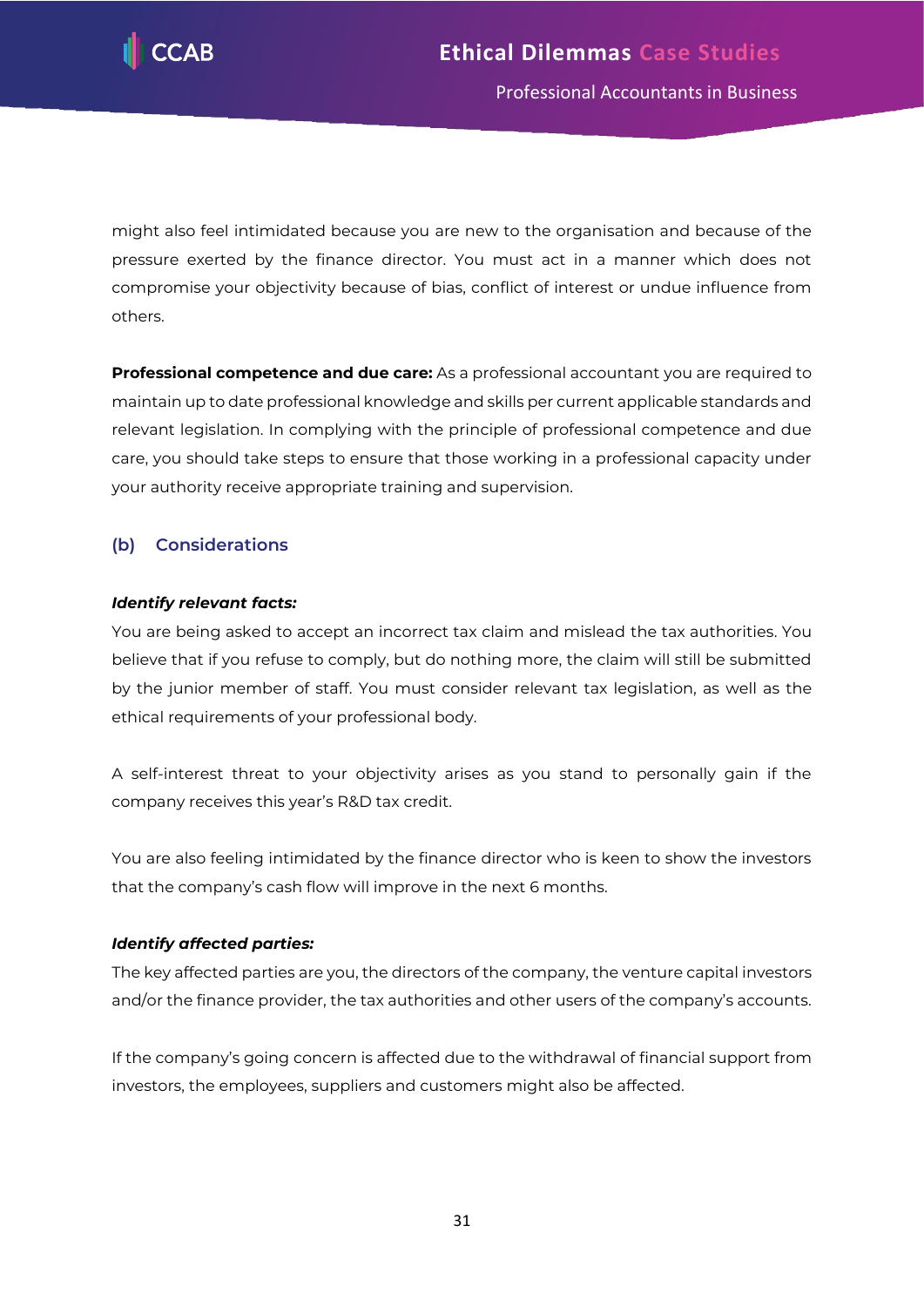

#### *Who should be involved in the resolution:*

As well as involving the board of directors, you may be required to involve others. If so, you should consider the objective and timing of their involvement.

If you wish to discuss possible solutions with the tax authorities, you must first consider if the board of directors will allow you to approach the tax authorities, so you must ensure that you safeguard the principle of confidentiality.

#### **(c) Possible course of action**

It may require a degree of resolution and determination in refusing to submit the R&D claim in the current format. Having established the facts, you should discuss the issue with those charged with governance such as the other board members.

You should encourage the directors to explore legal ways to assist the company with funding that are both ethical and do not risk the reputation of their company.

Making a disclosure to the tax authorities and agreeing a repayment plan of the overclaimed R&D in monthly instalments might be one of the options.

As the company has won multiple awards and actively tries to encourage social mobility, other forms of support such as government grants or apprenticeships may be available.

If the above solutions are accepted by the board of directors, you might also suggest setting up an internal audit function, or engaging an internal audit service, to ensure that the company remains complaint with laws and regulation and any breaches or departures are identified and investigated. Having an internal audit function is likely to increase investor confidence as it demonstrates that the company adheres to strong corporate governance principles. Setting up a formal process to ensure that junior members of staff have sufficient training and supervision is likely to increase efficiency and reduce the risk of errors.

However, if you feel unable to influence the situation, you must disassociate yourself from the final claim if you know it is misleading, which may in some circumstances involve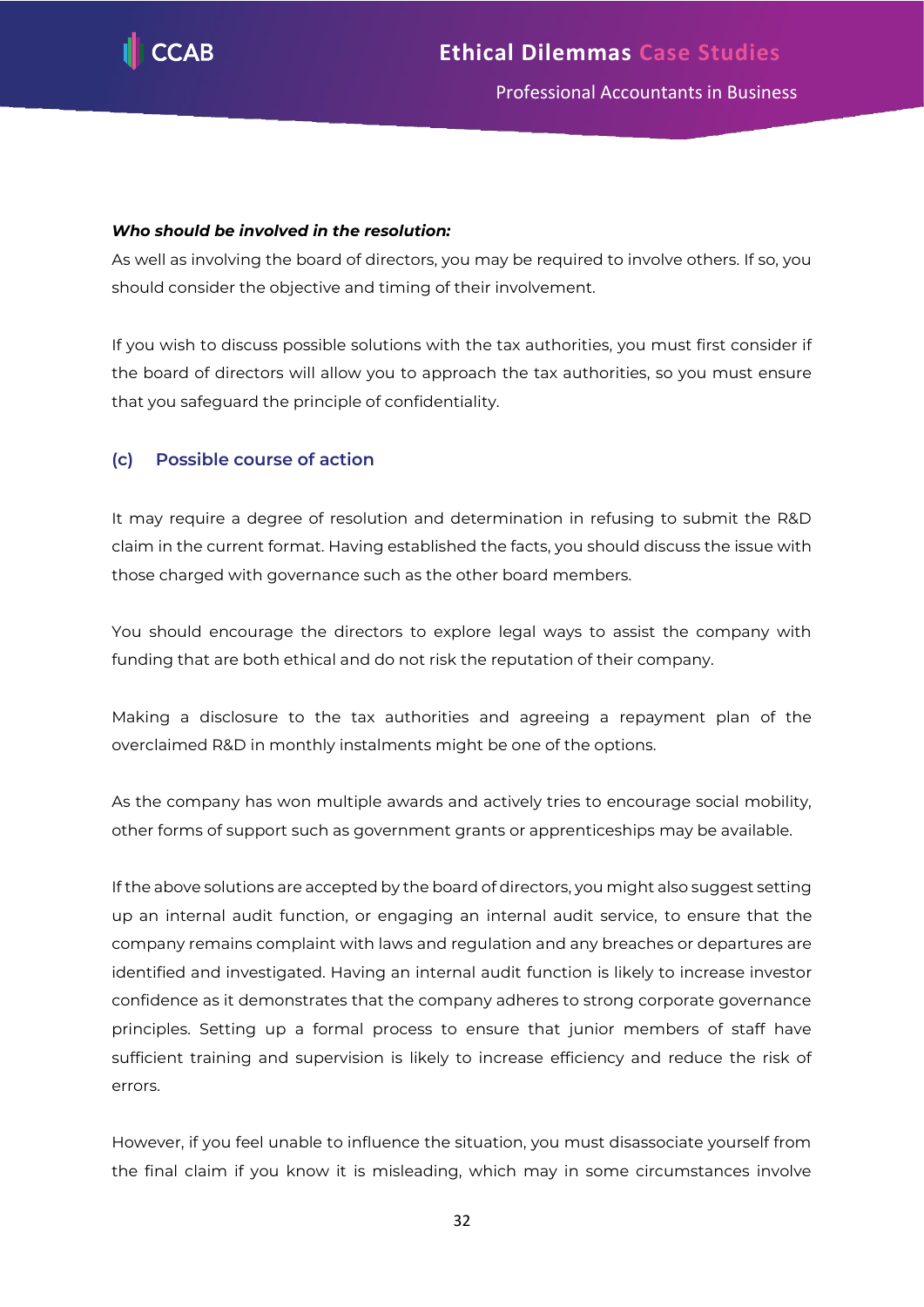

resigning. You may wish to take independent legal advice regarding this and other possible obligations you may have in this case, such as the disclosure the fraudulent activity to the appropriate authorities.

You should document, in detail, the steps that you take in resolving your dilemma in case your ethical judgement is challenged in the future.